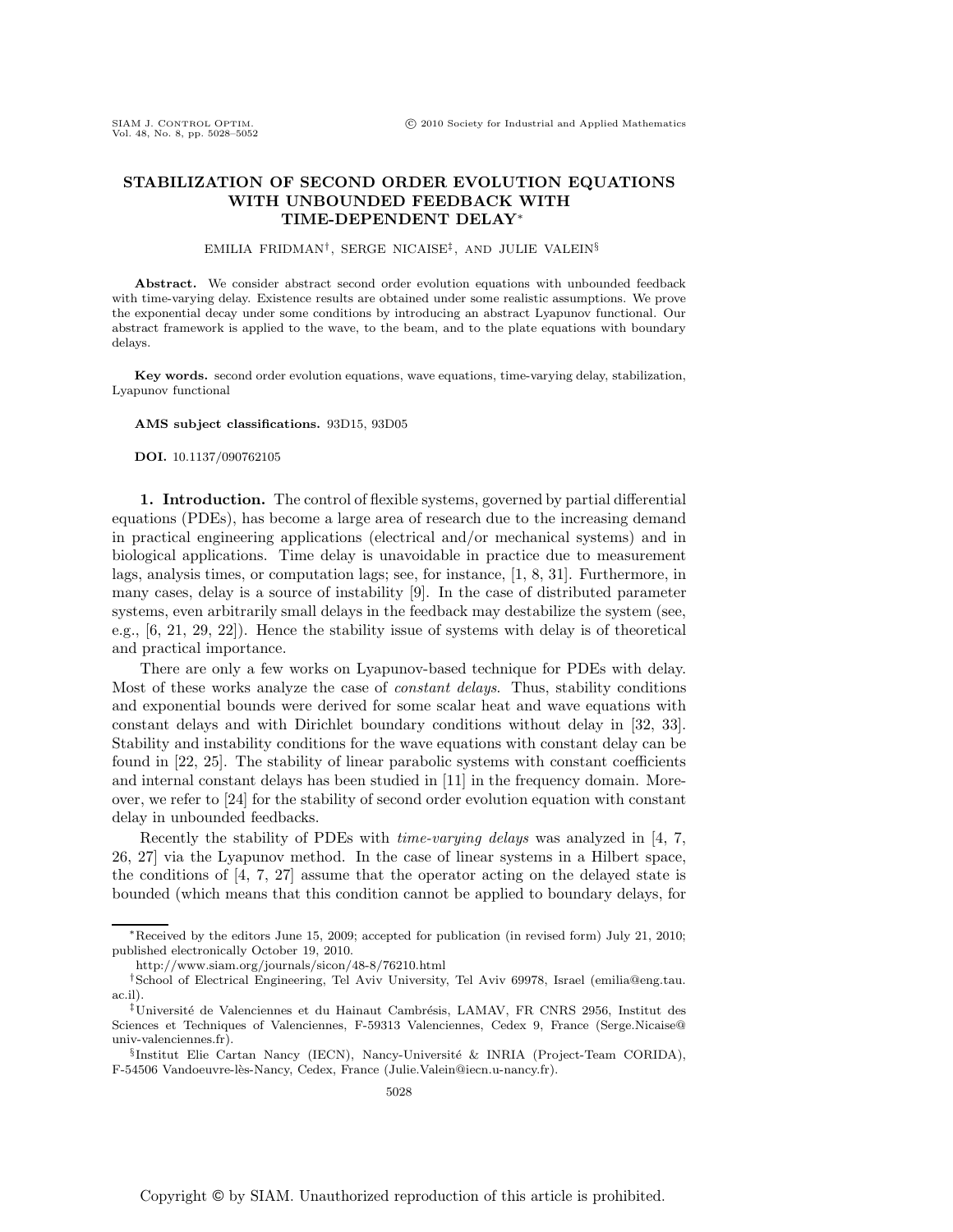example). The stability of the 1-d (one-dimensional) heat and wave equations with boundary time-varying delays has been studied in [26] via Lyapunov functionals.

The aim of this paper is to consider an abstract setting similar to that in [24] and as large as possible in order to contain a quite large class of problems with timevarying delay feedbacks (the class which contains in particular the results of [26] for the wave equation).

Before going on, let us present our abstract framework. Let  $H$  be a real Hilbert space with norm and inner product denoted, respectively, by  $\|.\|_H$  and  $(.,.)_H$ . Let  $A : D(A) \rightarrow H$  be a self-adjoint operator with a compact inverse in H, which is positive (in the sense that  $(Ax, x) > 0$  for all  $x \in D(A)$ ,  $x \neq 0$ ). Let  $V := D(A^{1/2})$ be the domain of  $A^{1/2}$ . We further assume that  $D(A)$  is dense in V. Denote by  $V' = D(A^{1/2})'$  the dual space of  $D(A^{1/2})$  obtained by means of the inner product in H.

Further, for  $i = 1, 2$ , let  $U_i$  be a real Hilbert space (which will be identified to its dual space) with norm and inner product denoted, respectively, by  $\left\|.\right\|_{U_i}$  and  $(.,.)_{U_i}$ , and let  $B_i \in \mathcal{L}(U_i, D(A^{1/2})')$ .

We consider the system

(1) 
$$
\begin{cases} \ddot{\omega}(t) + A\omega(t) + B_1u_1(t) + B_2u_2(t - \tau(t)) = 0, & t > 0, \\ \omega(0) = \omega_0, & \dot{\omega}(0) = \omega_1, \\ u_2(t - \tau(0)) = f^0(t - \tau(0)), & 0 < t < \tau(0), \end{cases}
$$

where  $t \in [0, \infty)$  represents the time,  $\tau(t) > 0$  is the time-varying delay,  $\omega : [0, \infty) \to$ H is the state of the system,  $\dot{\omega}$  is the time derivative of  $\omega, u_1 \in L^2([0, \infty), U_1)$ ,  $u_2 \in L^2([-\tau(0), \infty), U_2)$  are the input functions, and, finally,  $(\omega_0, \omega_1, \hat{f}^0(\cdot - \tau(0)))$ are the initial data chosen in a suitable space (see below). The time-varying delay  $\tau(t)$  satisfies

(2) ∃ d < 1 ∀t > 0, τ˙(t) ≤ d < 1,

and

(3) 
$$
\exists M > 0 \quad \forall t > 0, \quad 0 < \tau_0 \leq \tau(t) \leq M.
$$

Moreover, we assume that

(4) 
$$
\forall T > 0, \quad \tau \in W^{2,\infty}([0,T]).
$$

Most of the linear equations modeling the vibrations of elastic structures with distributed control with delay can be written in the form (1), where  $\omega$  stands for the displacement field.

In many problems, in particular, those coming from elasticity, the inputs  $u_i$  are given in the feedback form  $u_i(t) = B_i^* \dot{\omega}(t)$ , which corresponds to collocated actuators and sensors. In this way we obtain the closed loop system

(5) 
$$
\begin{cases} \n\ddot{\omega}(t) + A\omega(t) + B_1 B_1^* \dot{\omega}(t) + B_2 B_2^* \dot{\omega}(t - \tau(t)) = 0 & \text{in } V', \quad t > 0, \\
\omega(0) = \omega_0, \, \dot{\omega}(0) = \omega_1, \\
B_2^* \dot{\omega}(t - \tau(0)) = f^0(t - \tau(0)), \quad 0 < t < \tau(0). \n\end{cases}
$$

Recall that *without delay*, i.e., if  $B_2 = 0$ , according to Russell's principle [30], if the decay of the energy is uniformly exponential, then the system is exactly controllable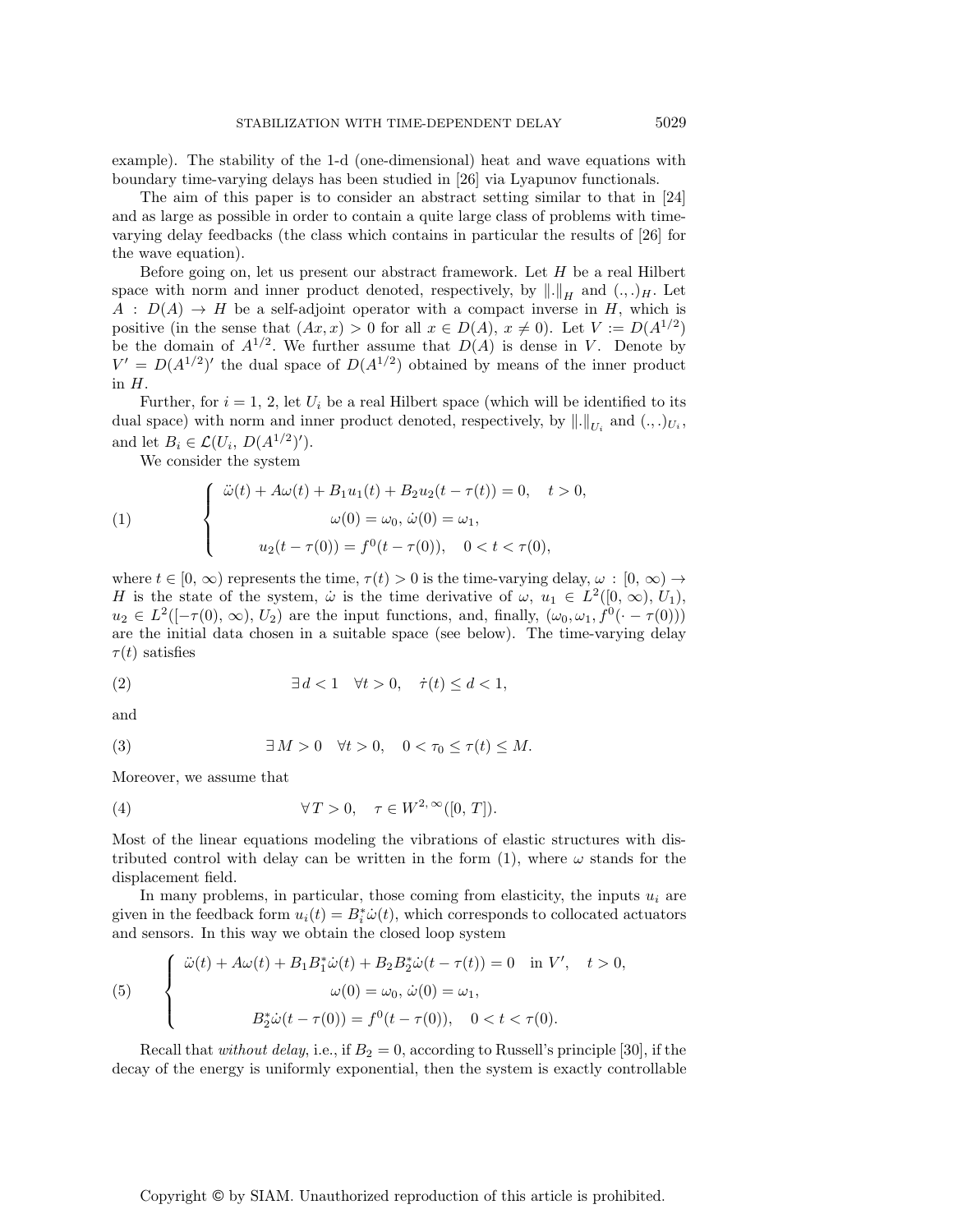(with controls supported in the set where the feedback mechanism is active). See also the result of [10] for abstract second order evolution equations with bounded feedbacks *without delay*.

The abstract second order evolution equations *without delay* or with *constant delay* of type (5) have been studied in [3] and [24], respectively. In these two papers, the exponential stability (or polynomial stability) is shown, under some conditions, via an observability inequality for the solution of a corresponding conservative system. In our case, for time-varying delay, this method cannot be applied due to the loss of the time translation invariance. Hence we introduce new abstract Lyapunov functionals with exponential terms and an additional term, which take into account the dependence of the delay with respect to time. For the treatment of other problems with Lyapunov technique see [7, 23, 27].

Moreover, contrary to [22, 24], the existence results do not follow from standard semigroup theory because the spatial operator depends on time due to the timevarying delay. Therefore we use the variable norm technique of Kato [14, 15].

Hence the first natural question is the well-posedness of this system. In section 2 we will give a sufficient condition that guarantees that this system (5) is well-posed, where we closely follow the approach developed in [26] for the 1-d heat and wave equations. Second, we may ask if this system is dissipative. We show in section 3 that the condition

(6) 
$$
\exists 0 < \alpha < \sqrt{1-d} \quad \forall u \in V, \quad ||B_2^*u||_{U_2}^2 \le \alpha ||B_1^*u||_{U_1}^2
$$

guarantees that the energy decays. Note further that if (6) is not satisfied, there exist cases where some instabilities may appear (see [22, 25, 34] for the wave equation with constant delay). Hence this assumption seems realistic.

In a third step, again under the condition (6), we prove the exponential decay of the system (5) by introducing an appropriate Lyapunov functional. Moreover, we give the dependence of the decay rate with respect to the delay; in particular we show that if the delay increases, the decay rate decreases. This is the content of section 4.

Finally, we finish this paper by considering in section 5 different examples where our abstract framework can be applied. To our knowledge, all the examples, with the exception of the first one, are new.

**2. Well-posedness of the system.** We aim to show that system (5) is wellposed. For that purpose, we use semigroup theory and an idea from [22]. Let us introduce the auxiliary variable  $z(\rho, t) = B_2^* \dot{\omega}(t - \tau(t)\rho)$  for  $\rho \in (0, 1)$  and  $t > 0$ . Note that z satisfies the transport equation

$$
\label{eq:2.1} \left\{ \begin{array}{c} \tau(t)\frac{\partial z}{\partial t}+(1-\dot{\tau}(t)\rho)\frac{\partial z}{\partial \rho}=0,\quad 0<\rho<1,\,t>0,\\[1.5ex] z(0,\,t)=B_2^*\dot{\omega}(t),\\[1.5ex] z(\rho,\,0)=B_2^*\dot{\omega}(-\tau(0)\rho)=f^0(-\tau(0)\rho). \end{array} \right.
$$

Therefore, the system (5) is equivalent to

(7) 
$$
\begin{cases}\n\ddot{\omega}(t) + A\omega(t) + B_1 B_1^* \dot{\omega}(t) + B_2 z(1, t) = 0, & t > 0, \\
\tau(t) \frac{\partial z}{\partial t} + (1 - \dot{\tau}(t)\rho) \frac{\partial z}{\partial \rho} = 0, & t > 0, 0 < \rho < 1, \\
\omega(0) = \omega_0, & \dot{\omega}(0) = \omega_1, z(\rho, 0) = f^0(-\tau(0)\rho), & 0 < \rho < 1, \\
z(0, t) = B_2^* \dot{\omega}(t), & t > 0.\n\end{cases}
$$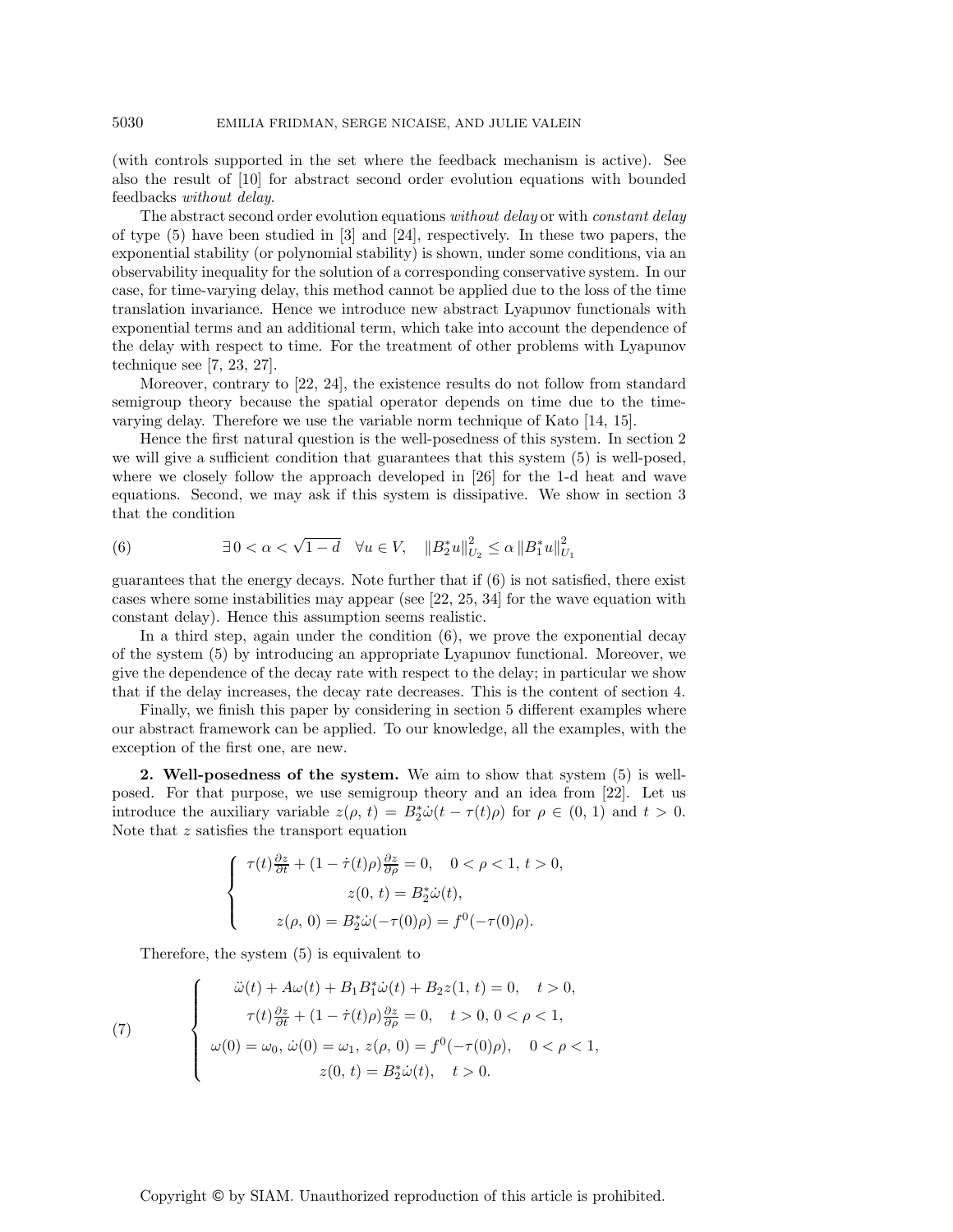If we introduce

$$
U := (\omega, \, \dot{\omega}, \, z)^T,
$$

then  $U$  satisfies

$$
U' = (\dot{\omega}, \ddot{\omega}, \dot{z})^T = \left(\dot{\omega}, -A\omega(t) - B_1 B_1^* \dot{\omega}(t) - B_2 z(1, t), \frac{\dot{\tau}(t)\rho - 1}{\tau(t)} \frac{\partial z}{\partial \rho}\right)^T.
$$

Consequently the system (5) may be rewritten as the first order evolution equation

(8) 
$$
\begin{cases} U' = A(t)U, \\ U(0) = (\omega_0, \, \omega_1, f^0(-\tau(0))). \end{cases}
$$

where the time-dependent operator  $A(t)$  is defined by

$$
\mathcal{A}(t)\left(\begin{array}{c}\omega\\u\\z\end{array}\right)=\left(\begin{array}{c}\nu\\-\mathit{A}\omega-\mathit{B}_{1}\mathit{B}_{1}^{*}u-\mathit{B}_{2}z(1),\\ \frac{\dot{\tau}(t)\rho-1}{\tau(t)}\frac{\partial z}{\partial\rho}\end{array}\right),
$$

with domain

(9) 
$$
D(\mathcal{A}(t)) := \{ (\omega, u, z) \in V \times V \times H^1((0, 1), U_2); z(0) = B_2^* u, A\omega + B_1 B_1^* u + B_2 z(1) \in H \}.
$$

We note that the domain of the operator  $\mathcal{A}(t)$  is independent of the time t, i.e.,

(10) 
$$
\mathcal{D}(\mathcal{A}(t)) = \mathcal{D}(\mathcal{A}(0)) \quad \forall t > 0.
$$

Now, we introduce the Hilbert space

$$
\mathcal{H} = V \times H \times L^2((0, 1), U_2)
$$

equipped with the usual inner product

(11) 
$$
\left\langle \begin{pmatrix} \omega \\ u \\ z \end{pmatrix}, \begin{pmatrix} \tilde{\omega} \\ \tilde{u} \\ \tilde{z} \end{pmatrix} \right\rangle = \left(A^{\frac{1}{2}}\omega, A^{\frac{1}{2}}\tilde{\omega}\right)_H + (u, \tilde{u})_H + \int_0^1 (z(\rho), \tilde{z}(\rho))_{U_2} d\rho.
$$

A general theory for equations of type (8) has been developed using semigroup theory [14, 15, 28]. The simplest way to prove existence and uniqueness results is to show that the triplet  $\{A, H, Y\}$ , with  $A = \{A(t) : t \in [0, T]\}$  for some fixed  $T > 0$  and  $Y = \mathcal{D}(\mathcal{A}(0))$ , forms a CD system (or constant domain system; see [14, 15]). More precisely, the following theorem gives some existence and uniqueness results (for its proof see Theorems I and II of [13] or Theorem 1.9 of [14]; see also Theorem 1.2 of  $[15]$  or  $[12]$ ,  $[2]$ ).

Theorem 2.1. *Assume the following:*

(i) For all  $t \in [0, T]$ ,  $\mathcal{A}(t)$  generates a strongly continuous semigroup on  $\mathcal{H}$ , *and the family*  $A = \{A(t) : t \in [0, T]\}$  *is stable with stability constants* C *and* m *independent of* t (*i.e., the semigroup*  $(S_t(s))_{s\geq 0}$  *generated by*  $A(t)$  *satisfies, for all*  $0 \leq t_1 \leq \cdots \leq t_k \leq T, k \in \mathbb{N}^*,$ 

$$
\left\| \prod_{j=1}^k S_{t_j}(s_j)u \right\|_{\mathcal{H}} \leq Ce^{m(s_1+\cdots+s_k)} \|u\|_{\mathcal{H}} \quad \forall s_j \geq 0,
$$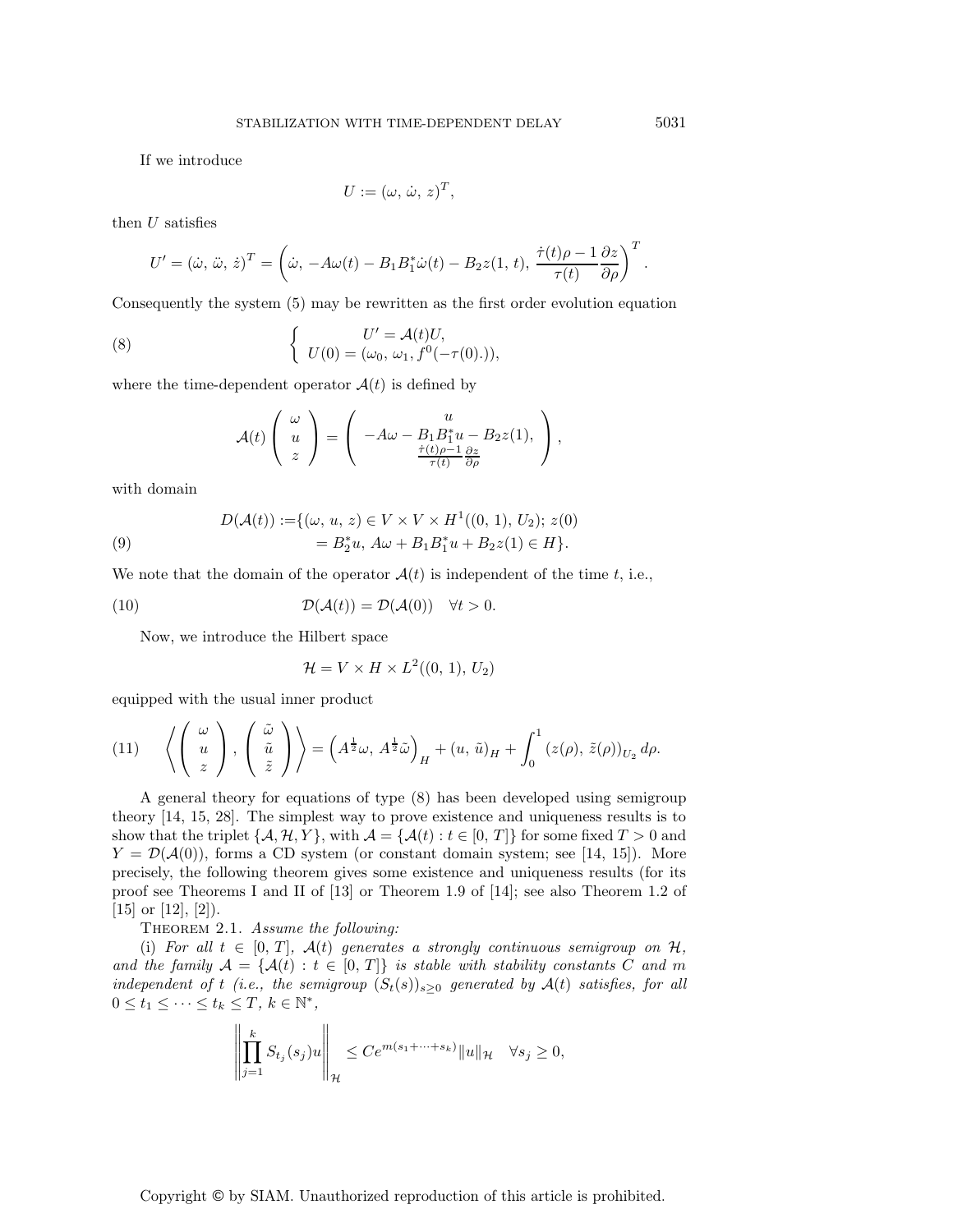*and for all*  $u \in \mathcal{H}$ *)*.

(ii) *Equation* (10) *holds.*

(iii)  $\partial_t A$  *belongs to*  $L_*^{\infty}([0, T], B(Y, \mathcal{H}))$ *, the space of equivalent classes of essentially bounded, strongly measurable functions from*  $[0, T]$  *into the set*  $B(Y, H)$  *of bounded operators from* Y *into* H*.*

*Then, problem* (8) *has a unique mild solution*  $U \in C([0, T], \mathcal{H})$  *for any initial data in* H, and for all  $t \in [0, T]$  *there exists a positive constant*  $c(t)$  *such that* 

$$
||U(t)||_{\mathcal{H}} \leq c(t)||U_0||_{\mathcal{H}}.
$$

*If, moreover, the initial data* U<sup>0</sup> *belongs to* Y*, then problem* (8) *has a unique strong solution*  $U \in C([0, T], Y) \cap C^1([0, T], \mathcal{H})$ ; in that last case, (8) holds in a strong sense, *i.e.,*

$$
U'(t) = \mathcal{A}(t)U(t) \quad \forall t > 0, \quad and \quad U(0) = U_0.
$$

Our goal then is to check the above assumptions for system (8). Let us suppose that

(12) 
$$
\exists 0 < \alpha \leq \sqrt{1-d} \quad \forall u \in V, \quad ||B_2^*u||_{U_2}^2 \leq \alpha ||B_1^*u||_{U_1}^2,
$$

where d is given by (2). Note that the choice of  $\alpha$  is possible since  $d < 1$  by (2).

Now, we will show that the operator  $\mathcal{A}(t)$  generates a  $C_0$ -semigroup in H and, by using the variable norm technique of Kato from [14], we will prove that system (8) (and then (5)) has a unique solution.

For this purpose, we introduce the time-dependent inner product on  $H$ ,

$$
\left\langle \left(\begin{array}{c} \omega \\ u \\ z \end{array}\right), \left(\begin{array}{c} \tilde{\omega} \\ \tilde{u} \\ \tilde{z} \end{array}\right) \right\rangle_t = \left(A^{\frac{1}{2}}\omega, A^{\frac{1}{2}}\tilde{\omega}\right)_H + (u, \tilde{u})_H + q\tau(t) \int_0^1 (z(\rho), \tilde{z}(\rho))_{U_2} d\rho,
$$

where  $q$  is a positive constant chosen such that

(13) 
$$
\frac{1}{\sqrt{1-d}} \le q \le \frac{2}{\alpha} - \frac{1}{\sqrt{1-d}}
$$

with associated norm denoted by  $\|\cdot\|_t$ . This choice of q is possible since  $0 < \alpha \leq$  $\sqrt{1-d}$  by (12). This new inner product is clearly equivalent to the usual inner product  $(11)$  on  $H$ .

Theorem 2.2. *Under the assumptions* (2)*,* (3)*,* (4)*, and* (12)*, for an initial datum*  $U_0 \in \mathcal{H}$ *, there exists a unique mild solution*  $U \in C([0, +\infty), \mathcal{H})$  *to system* (8)*, and for all*  $t > 0$ *, there exists a positive constant*  $c(t)$  *such that* 

(14) 
$$
||U(t)||_{\mathcal{H}} \leq c(t) ||U_0||_{\mathcal{H}}.
$$

*If, moreover, the initial datum*  $U_0 \in D(\mathcal{A}(t))$ , then there exists a unique strong solu*tion*

$$
U \in C([0, +\infty), D(\mathcal{A}(t))) \cap C^1([0, +\infty), \mathcal{H})
$$

*to system* (8)*.*

*Proof*. We first notice that

(15) 
$$
\frac{\|\phi\|_{t}}{\|\phi\|_{s}} \leq e^{\frac{c}{2\tau_{0}}|t-s|} \quad \forall t, \quad s \in [0, T],
$$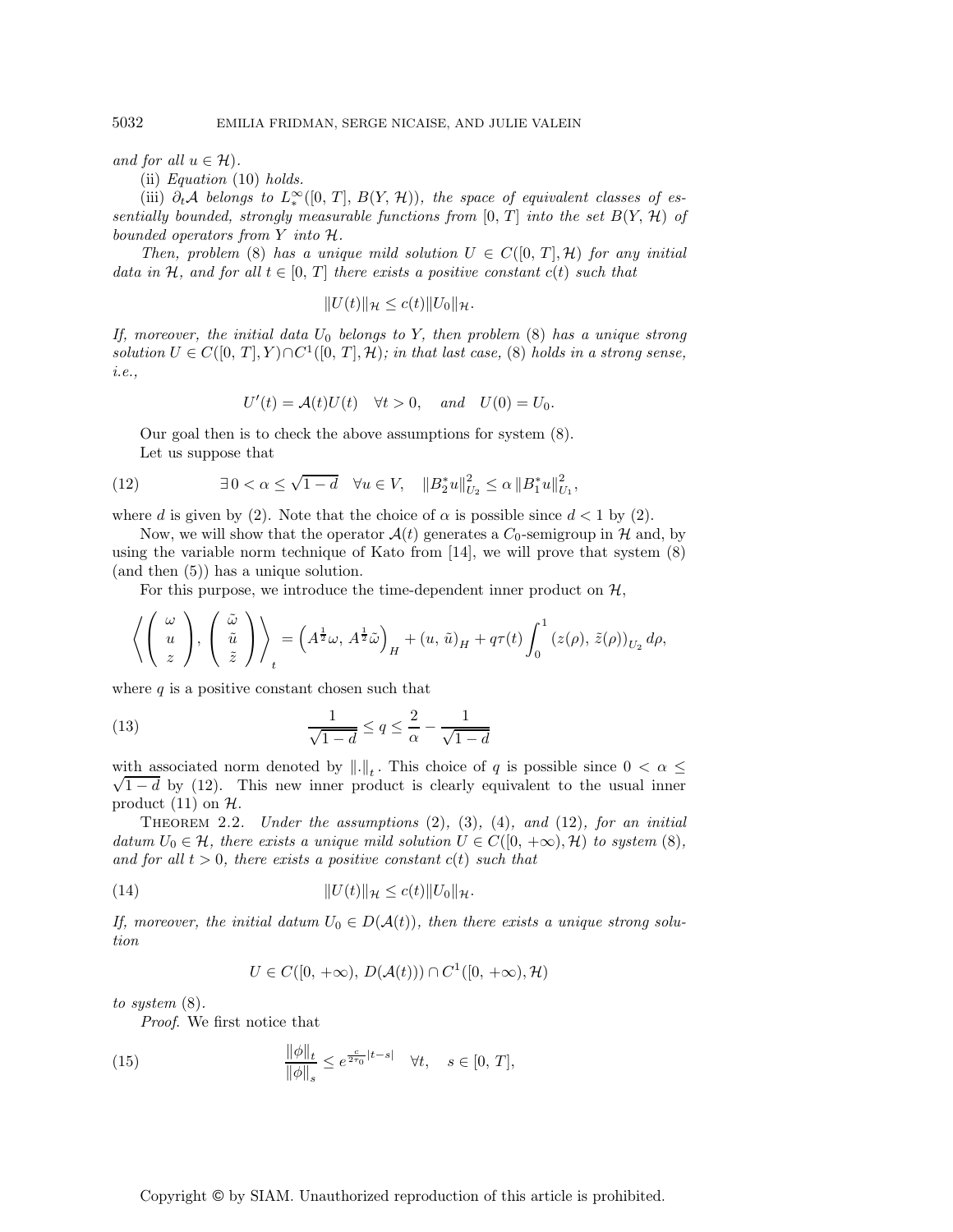where  $\phi = (\omega, u, z)^\top$  and c is a positive constant. Indeed, for all s,  $t \in [0, T]$ , we have

$$
\|\phi\|_{t}^{2} - \|\phi\|_{s}^{2} e^{\frac{c}{\tau_{0}}|t-s|} = \left(1 - e^{\frac{c}{\tau_{0}}|t-s|}\right) \left(\left\|A^{\frac{1}{2}}\omega\right\|_{H}^{2} + \|u\|_{H}^{2}\right) + q\left(\tau(t) - \tau(s)e^{\frac{c}{\tau_{0}}|t-s|}\right) \int_{0}^{1} \|z(\rho)\|_{U_{2}}^{2} d\rho.
$$

We note that  $1 - e^{\frac{c}{\tau_0}|t-s|} \leq 0$ . Moreover,  $\tau(t) - \tau(s)e^{\frac{c}{\tau_0}|t-s|} \leq 0$  for some  $c > 0$ . Indeed,

$$
\tau(t) = \tau(s) + \dot{\tau}(a)(t - s), \quad \text{where } a \in (s, t),
$$

and thus,

$$
\frac{\tau(t)}{\tau(s)} \leq 1 + \frac{|\dot{\tau}(a)|}{\tau(s)} |t-s|.
$$

By (4),  $\dot{\tau}$  is bounded, and therefore, there exists  $c > 0$  such that

$$
\frac{\tau(t)}{\tau(s)} \le 1 + \frac{c}{\tau_0} |t - s| \le e^{\frac{c}{\tau_0}|t - s|}
$$

by  $(3)$ , which proves  $(15)$ .

We now prove that  $\mathcal{A}(t)$  is dissipative up to a translation for a fixed  $t > 0$ . Take  $U = (\omega, u, z)^{\top} \in D(A(t))$ . Then

$$
\langle \mathcal{A}(t)U, U \rangle_t = \left\langle \left( \begin{array}{c} u \\ -A\omega - B_1 B_1^* u - B_2 z(1) \\ \frac{\dot{\tau}(t)\rho - 1}{\tau(t)} \frac{\partial z}{\partial \rho} \end{array} \right), \left( \begin{array}{c} \omega \\ u \\ z \end{array} \right) \right\rangle_t
$$
  

$$
= \left( A^{\frac{1}{2}} u, A^{\frac{1}{2}} \omega \right)_H - (A\omega + B_1 B_1^* u + B_2 z(1), u)_H
$$
  

$$
-q \int_0^1 \left( \frac{\partial z}{\partial \rho}(\rho), z(\rho) \right)_{U_2} (1 - \dot{\tau}(t)\rho) d\rho.
$$

Since  $A\omega + B_1B_1^*u + B_2z(1) \in H$ , we obtain

$$
\langle \mathcal{A}(t)U, U \rangle_t = \left( A^{\frac{1}{2}} u, A^{\frac{1}{2}} \omega \right)_H - \langle A \omega, u \rangle_{V',V} - \langle B_1 B_1^* u, u \rangle_{V',V} - \langle B_2 z(1), u \rangle_{V',V} - q \int_0^1 \left( \frac{\partial z}{\partial \rho}(\rho), z(\rho) \right)_{U_2} (1 - \dot{\tau}(t)\rho) d\rho = \langle A \omega, u \rangle_{V',V} - \langle A \omega, u \rangle_{V',V} - ||B_1^* u||_{U_1}^2 - (z(1), B_2^* u)_{U_2} - q \int_0^1 \left( \frac{\partial z}{\partial \rho}(\rho), z(\rho) \right)_{U_2} (1 - \dot{\tau}(t)\rho) d\rho
$$

by duality. By integrating by parts in  $\rho$ , we obtain

$$
\int_{0}^{1} \left( \frac{\partial z}{\partial \rho}(\rho), z(\rho) \right)_{U_{2}} (1 - \dot{\tau}(t)\rho) d\rho = \int_{0}^{1} \frac{1}{2} \frac{\partial}{\partial \rho} \left( ||z||_{U_{2}}^{2} \right) (1 - \dot{\tau}(t)\rho) d\rho
$$

$$
= \frac{\dot{\tau}(t)}{2} \int_{0}^{1} ||z||_{U_{2}}^{2} d\rho + \frac{1}{2} ||z(1)||_{U_{2}}^{2} (1 - \dot{\tau}(t))
$$

$$
- \frac{1}{2} ||B_{2}^{*}u||_{U_{2}}^{2} .
$$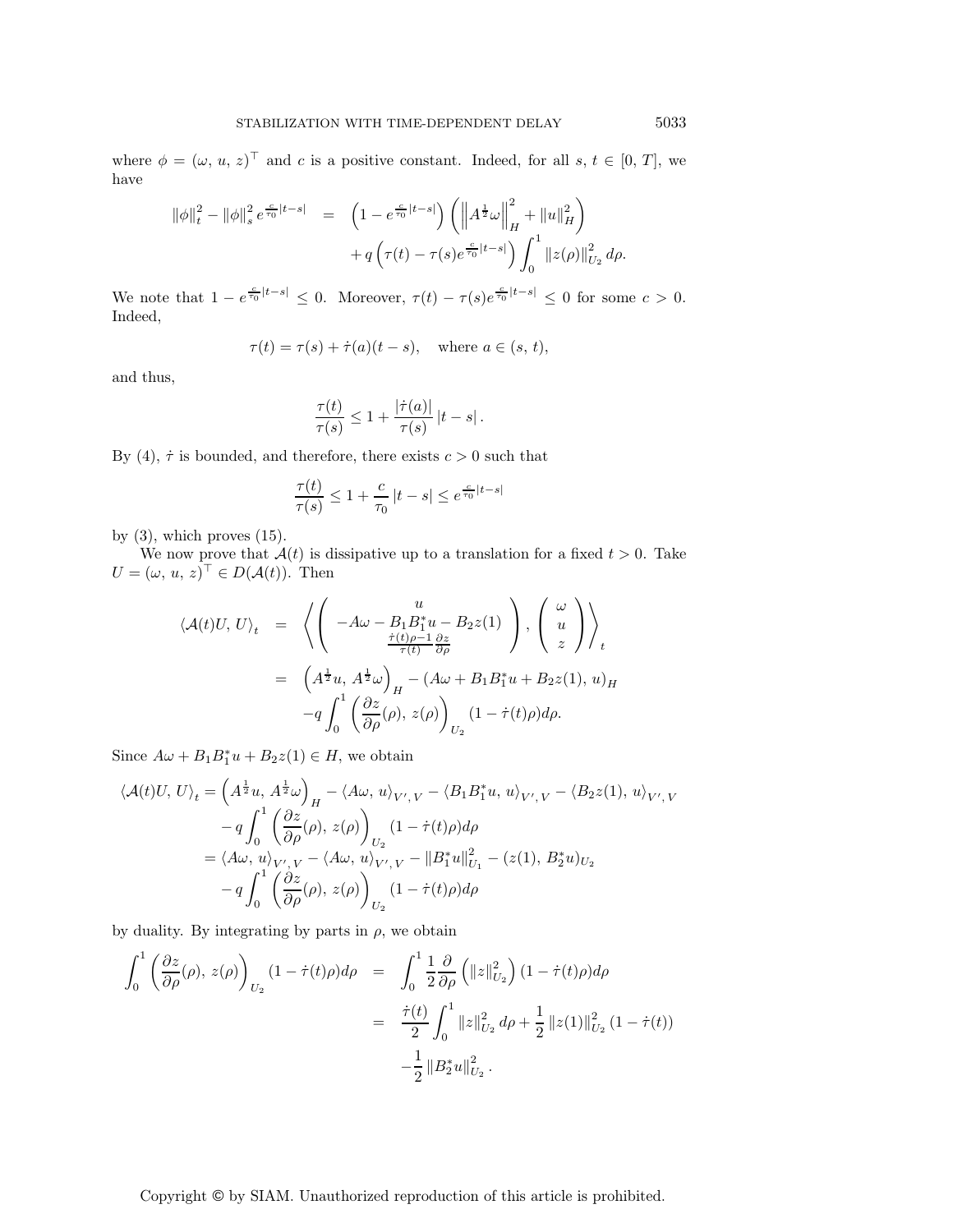Therefore

$$
\langle \mathcal{A}(t)U, U \rangle_t = -\|B_1^* u\|_{U_1}^2 - (z(1), B_2^* u)_{U_2} - \frac{q}{2} \|z(1)\|_{U_2}^2 (1 - \dot{\tau}(t)) + \frac{q}{2} \|B_2^* u\|_{U_2}^2
$$

$$
-\frac{q\dot{\tau}(t)}{2} \int_0^1 \|z\|_{U_2}^2 d\rho.
$$

By Young's inequality and (12), we find

$$
\langle \mathcal{A}(t)U, U \rangle_t \le \left( \frac{\alpha}{2\sqrt{1-d}} + \frac{q\alpha}{2} - 1 \right) \left\| B_1^* u \right\|_{U_1}^2 + \left( \frac{\sqrt{1-d}}{2} - \frac{q(1-d)}{2} \right) \| z(1) \|_{U_2}^2 + \kappa(t) \left\langle U, U \right\rangle_t,
$$

where

(16) 
$$
\kappa(t) = \frac{(\dot{\tau}(t)^2 + 1)^{1/2}}{2\tau(t)}.
$$

Observe that  $\frac{\alpha}{2\sqrt{1-d}} + \frac{q\alpha}{2} - 1 \le 0$  and  $\frac{\sqrt{1-d}}{2} - \frac{q(1-d)}{2} \le 0$  since q satisfies (13). This shows that

(17) 
$$
\langle \mathcal{A}(t)U, U \rangle_t - \kappa(t) \langle U, U \rangle_t \leq 0,
$$

which means that the operator  $\tilde{\mathcal{A}}(t) = \mathcal{A}(t) - \kappa(t)I$  is dissipative.

Let us now prove that  $\lambda I - \mathcal{A}(t)$  is surjective for a fixed  $t > 0$  and any  $\lambda > 0$ . Let  $(f, g, h)^T \in \mathcal{H}$ . We look for a solution  $U = (\omega, u, z)^T \in D(\mathcal{A}(t))$  of

$$
(\lambda I - \mathcal{A}(t)) \left( \begin{array}{c} \omega \\ u \\ z \end{array} \right) = \left( \begin{array}{c} f \\ g \\ h \end{array} \right)
$$

or, equivalently,

(18) 
$$
\begin{cases} \lambda \omega - u = f, \\ \lambda u + A\omega + B_1 B_1^* u + B_2 z(1) = g, \\ \lambda z + \frac{1 - \dot{\tau}(t)\rho}{\tau(t)} \frac{\partial z}{\partial \rho} = h. \end{cases}
$$

Suppose that we have found  $\omega$  with the appropriate regularity. Then, we have

$$
u = -f + \lambda \omega \in V.
$$

We can then determine  $z$ . Indeed,  $z$  satisfies the differential equation

$$
\lambda z + \frac{1 - \dot{\tau}(t)\rho}{\tau(t)} \frac{\partial z}{\partial \rho} = h
$$

and the boundary condition  $z(0) = B_2^* u = -B_2^* f + \lambda B_2^* \omega$ . Therefore z is explicitly given by

$$
z(\rho) = \lambda B_2^* \omega e^{-\lambda \tau(t)\rho} - B_2^* f e^{-\lambda \tau(t)\rho} + \tau(t) e^{-\lambda \tau(t)\rho} \int_0^\rho e^{\lambda \tau(t)\sigma} h(\sigma) d\sigma
$$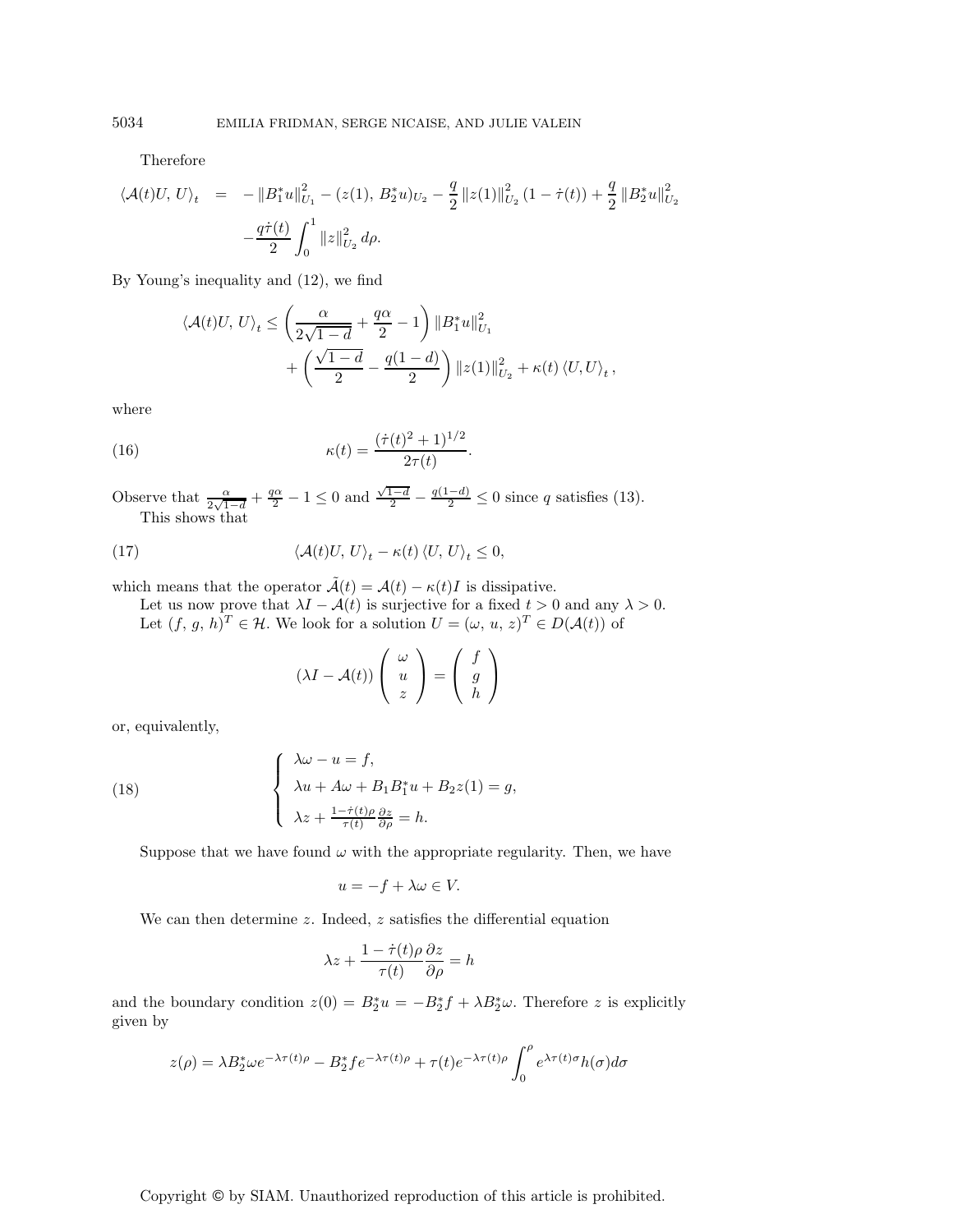if  $\dot{\tau}(t) = 0$ , and

$$
z(\rho) = \lambda B_2^* \omega e^{\frac{\lambda \tau(t)}{\tau(t)} \ln(1 - \dot{\tau}(t)\rho)} - B_2^* f e^{\frac{\lambda \tau(t)}{\dot{\tau}(t)} \ln(1 - \dot{\tau}(t)\rho)}
$$

$$
+ \tau(t) e^{\frac{\lambda \tau(t)}{\dot{\tau}(t)} \ln(1 - \dot{\tau}(t)\rho)} \int_0^\rho \frac{h(\sigma)}{1 - \dot{\tau}(t)\sigma} e^{-\frac{\lambda \tau(t)}{\dot{\tau}(t)} \ln(1 - \dot{\tau}(t)\sigma)} d\sigma
$$

otherwise. This means that once  $\omega$  is found with the appropriate properties, we can find z and u. In particular, we have, if  $\dot{\tau}(t) = 0$ ,

(19) 
$$
z(1) = \lambda B_2^* \omega e^{-\lambda \tau(t)} + z^0,
$$

where  $z^0 = -B_2^* f e^{-\lambda \tau(t)} + \tau(t) e^{-\lambda \tau(t)} \int_0^1 e^{\lambda \tau(t) \sigma} h(\sigma) d\sigma$  is a fixed element of  $U_2$  depending only on  $f$  and  $h$ , and, otherwise,

(20) 
$$
z(1) = \lambda B_2^* \omega e^{\frac{\lambda \tau(t)}{\tau(t)} \ln(1 - \dot{\tau}(t))} + z^0,
$$

where  $z^0 = -B_2^* f e^{\frac{\lambda \tau(t)}{\tau(t)} \ln(1-\dot{\tau}(t))} + \tau(t) e^{\frac{\lambda \tau(t)}{\dot{\tau}(t)} \ln(1-\dot{\tau}(t))} \int_0^1$  $\frac{h(\sigma)}{1-\dot{\tau}(t)\sigma}e^{-\frac{\lambda\tau(t)}{\dot{\tau}(t)}}\ln(1-\dot{\tau}(t))d\sigma$  is a fixed element of  $U_2$  depending only on  $f$  and  $h$ .

It remains to find  $\omega$ . By (18),  $\omega$  must satisfy

$$
\lambda^2 \omega + A\omega + \lambda B_1 B_1^* \omega + B_2 z(1) = g + B_1 B_1^* f + \lambda f,
$$

and thus by  $(19)$ ,

$$
\lambda^{2} \omega + A \omega + \lambda B_{1} B_{1}^{*} \omega + \lambda e^{-\lambda \tau(t)} B_{2} B_{2}^{*} \omega = g + B_{1} B_{1}^{*} f + \lambda f - B_{2} z^{0} =: q,
$$

where  $q \in V'$  if  $\dot{\tau}(t) = 0$ , and by (20),

$$
\lambda^{2} \omega + A \omega + \lambda B_{1} B_{1}^{*} \omega + \lambda e^{\frac{\lambda \tau(t)}{\tau(t)}} \ln(1 - \dot{\tau}(t)) B_{2} B_{2}^{*} \omega = g + B_{1} B_{1}^{*} f + \lambda f - B_{2} z^{0} =: q,
$$

where  $q \in V'$  otherwise. Assume  $\dot{\tau}(t) = 0$ . We then take the duality brackets  $\langle .,.\rangle_{V',V'}$ with  $\phi \in V$ :

$$
\left\langle \lambda^2\omega+A\omega+\lambda B_1B_1^*\omega+\lambda e^{-\lambda\tau(t)}B_2B_2^*\omega,\,\phi\right\rangle_{V',\,V}=\left\langle q,\,\phi\right\rangle_{V',\,V}.
$$

Moreover,

$$
\begin{split} &\left\langle \lambda^2\omega+A\omega+\lambda B_1B_1^*\omega+\lambda e^{-\lambda\tau(t)}B_2B_2^*\omega,\,\phi\right\rangle_{V',\,V}\\ &=\lambda^2\left\langle \omega,\,\phi\right\rangle_{V',\,V}+\left\langle A\omega,\,\phi\right\rangle_{V',\,V}+\lambda(\left\langle B_1B_1^*\omega,\,\phi\right\rangle_{V',\,V}+e^{-\lambda\tau(t)}\left\langle B_2B_2^*\omega,\,\phi\right\rangle_{V',\,V})\\ &=\lambda^2\left(\omega,\,\phi\right)_H+\left(A^{\frac{1}{2}}\omega,\,A^{\frac{1}{2}}\phi\right)_H+\lambda((B_1^*\omega,\,B_1^*\phi)_{U_1}+e^{-\lambda\tau(t)}\left(B_2^*\omega,\,B_2^*\phi\right)_{U_2}) \end{split}
$$

because  $\omega \in V \subset H$ . Consequently, we arrive at the problem

(21) 
$$
\lambda^2 (\omega, \phi)_H + \left( A^{\frac{1}{2}} \omega, A^{\frac{1}{2}} \phi \right)_H + \lambda \left( (B_1^* \omega, B_1^* \phi)_{U_1} + e^{-\lambda \tau(t)} \left( B_2^* \omega, B_2^* \phi \right)_{U_2} \right) \\ = \langle q \phi \rangle_{V', V} \ \forall \phi \in V.
$$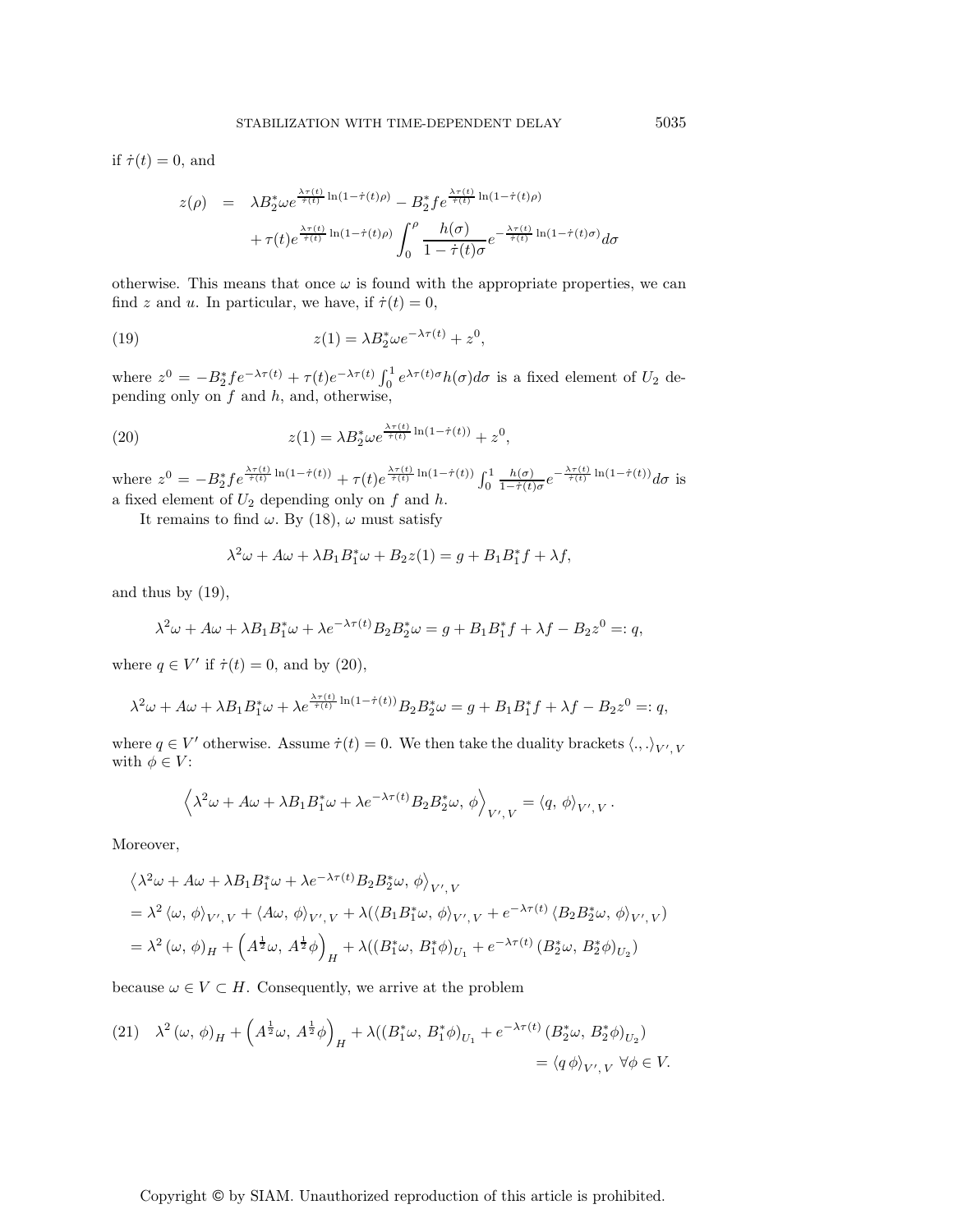The left-hand side of (21) is continuous and coercive on V. Indeed, we have

$$
\begin{split} &\left|\lambda^{2}\left(\omega,\,\phi\right)_{H}+\left(A^{\frac{1}{2}}\omega,\,A^{\frac{1}{2}}\phi\right)_{H}+\lambda((B_{1}^{*}\omega,\,B_{1}^{*}\phi)_{U_{1}}+e^{-\lambda\tau(t)}\left(B_{2}^{*}\omega,\,B_{2}^{*}\phi\right)_{U_{2}})\right|\\ &\leq\lambda^{2}\left\|\omega\right\|_{H}\left\|\phi\right\|_{H}+\left\|A^{\frac{1}{2}}\omega\right\|_{H}\left\|A^{\frac{1}{2}}\phi\right\|_{H}+\lambda(\left\|B_{1}^{*}\omega\right\|_{U_{1}}\left\|B_{1}^{*}\phi\right\|_{U_{1}}\\ &\quad+e^{-\lambda\tau(t)}\left\|B_{2}^{*}\omega\right\|_{U_{2}}\left\|B_{2}^{*}\phi\right\|_{U_{2}})\\ &\leq C\lambda^{2}\left\|\omega\right\|_{V}\left\|\phi\right\|_{H}+\left\|A^{\frac{1}{2}}\right\|^{2}\left\|\omega\right\|_{V}\left\|\phi\right\|_{V}\\ &\quad+\lambda(\left\|B_{1}^{*}\right\|_{\mathcal{L}\left(V,U_{1}\right)}^{2}\left\|\omega\right\|_{V}\left\|\phi\right\|_{V}+e^{-\lambda\tau(t)}\left\|B_{2}^{*}\right\|_{\mathcal{L}\left(V,U_{2}\right)}^{2}\left\|\omega\right\|_{V}\left\|\phi\right\|_{V}\right) \end{split}
$$

 $\leq C \left\|\omega\right\|_V \left\|\phi\right\|_V,$ 

and for  $\phi = \omega \in V$ ,

$$
\lambda^{2} \|\omega\|_{H}^{2} + \left(A^{\frac{1}{2}}\omega, A^{\frac{1}{2}}\omega\right)_{H} + \lambda (\|B_{1}^{*}\omega\|_{U_{1}}^{2} + e^{-\lambda \tau(t)} \|B_{2}^{*}\omega\|_{U_{2}}^{2})
$$
  
\n
$$
\geq \left\|A^{\frac{1}{2}}\omega\right\|_{H}^{2} \geq C \|\omega\|_{V}^{2}.
$$

Therefore, problem (21) has a unique solution  $\omega \in V$  by the Lax–Milgram lemma. We can easily prove the same results in the case where  $\dot{\tau}(t) \neq 0$ . Moreover,  $A\omega$  +  $B_1B_1^*u + B_2z(1) = g + \lambda f - \lambda^2 \omega \in H$ . In summary, we have found  $(\omega, u, z)^T \in D(A(t))$ satisfying (18). Again as  $\kappa(t) > 0$ , this proves that

(22) 
$$
\lambda I - \tilde{\mathcal{A}}(t) = (\lambda + \kappa(t))I - \mathcal{A}(t)
$$
 is surjective

for some  $\lambda > 0$  and  $t > 0$ .

According to Theorem I.4.6 of [28], for any  $t > 0$ ,  $\tilde{A}(t)$  is the infinitesimal generator of a  $C_0$ -semigroup of contraction on H (with respect to the inner product  $\langle \cdot, \cdot \rangle_t$ ). Therefore by (15), the family  $\mathcal{A} = {\mathcal{A}(t) : t \in [0, T]}$  is a stable family of generators in  $H$  with stability constants independent of t, by Proposition 3.4 from [12] (see also Proposition 1.1 from [14]).

It remains to check the assumption (iii) of Theorem 2.1. As

$$
\dot{\kappa}(t) = \frac{\ddot{\tau}(t)\dot{\tau}(t)}{2\tau(t)(\dot{\tau}(t)^2 + 1)^{\frac{1}{2}}} - \frac{\dot{\tau}(t)(\dot{\tau}(t)^2 + 1)^{\frac{1}{2}}}{2\tau(t)^2}
$$

is bounded on [0, T] for all  $T > 0$  (by (3) and (4)), we have

$$
\frac{d}{dt}\mathcal{A}(t)U = \begin{pmatrix} 0 \\ 0 \\ \frac{\ddot{\tau}(t)\tau(t)\rho - \dot{\tau}(t)(\dot{\tau}(t)\rho - 1)}{\tau(t)^2} z_{\rho} \end{pmatrix}
$$

with  $\frac{\ddot{\tau}(t)\tau(t)\rho - \dot{\tau}(t)(\dot{\tau}(t)\rho - 1)}{\tau(t)^2}$  bounded on [0, T] by (3) and (4). Thus

$$
\frac{d}{dt}\tilde{\mathcal{A}}(t) \in L^{\infty}_{*}([0, T], B(D(\mathcal{A}(0)), \mathcal{H})),
$$

the space of equivalence classes of essentially bounded, strongly measurable functions from [0, T] into  $B(D(\mathcal{A}(0)), \mathcal{H})$ .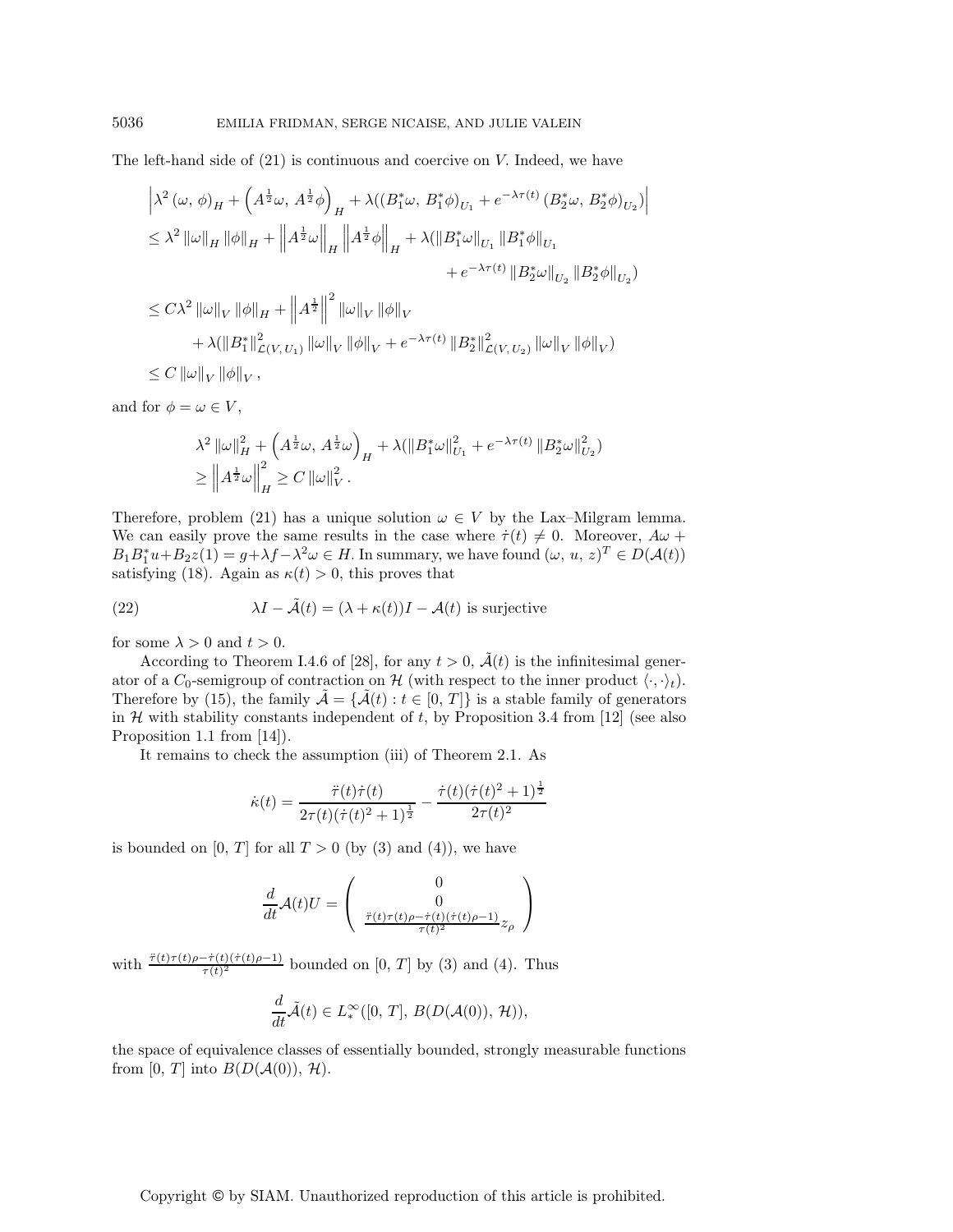In conclusion, the assumptions (i)–(iii) of Theorem 2.1 are verified for all  $T > 0$ , and thus the problem

$$
\begin{cases}\n\tilde{U}' = \tilde{\mathcal{A}}(t)\tilde{U}, \\
\tilde{U}(0) = U_0\n\end{cases}
$$

has a unique mild (resp., strong) solution  $\tilde{U} \in C([0, +\infty), \mathcal{H})$  (resp.,  $\tilde{U} \in C([0, +\infty),$  $D(\mathcal{A}(0))) \cap C^1([0, +\infty), \mathcal{H})$  for  $U_0 \in \mathcal{H}$  (resp.,  $U_0 \in D(\mathcal{A}(0))$ ). The requested solution of (8) is then given by

$$
U(t) = e^{\beta(t)} \tilde{U}(t)
$$

with  $\beta(t) = \int_0^t \kappa(s)ds$ , because, for  $U_0 \in D(\mathcal{A}(0))$ , one has

$$
U'(t) = \kappa(t)e^{\beta(t)}\tilde{U}(t) + e^{\beta(t)}\tilde{U}'(t)
$$
  
\n
$$
= \kappa(t)e^{\beta(t)}\tilde{U}(t) + e^{\beta(t)}\tilde{\mathcal{A}}(t)\tilde{U}(t)
$$
  
\n
$$
= e^{\beta(t)}(\kappa(t)\tilde{U}(t) + \tilde{\mathcal{A}}(t)\tilde{U}(t))
$$
  
\n
$$
= e^{\beta(t)}\mathcal{A}(t)\tilde{U}(t) = \mathcal{A}(t)e^{\beta(t)}\tilde{U}(t)
$$
  
\n
$$
= \mathcal{A}(t)U(t),
$$

which concludes the proof.

**3. The decay of the energy.** We now restrict the hypothesis (12) to obtain the decay of the energy. For that, we suppose that (6) holds, namely,

$$
\exists 0 < \alpha < \sqrt{1-d} \quad \forall u \in V, \quad \|B_2^*u\|_{U_2}^2 \le \alpha \|B_1^*u\|_{U_1}^2,
$$

where d satisfies (2). Note that this is possible since  $d < 1$  by (2).

 $\Box$ 

Let us choose the energy

(23) 
$$
E(t) := \frac{1}{2} \left( \left\| A^{\frac{1}{2}} \omega \right\|_{H}^{2} + \|\dot{\omega}\|_{H}^{2} + q\tau(t) \int_{0}^{1} \left\| B_{2}^{*} \dot{\omega}(t - \tau(t)\rho) \right\|_{U_{2}}^{2} d\rho \right),
$$

where  $q$  is a positive constant satisfying

(24) 
$$
\frac{1}{\sqrt{1-d}} < q < \frac{2}{\alpha} - \frac{1}{\sqrt{1-d}},
$$

which exists by (6). Note that this energy corresponds to the time-dependent inner product on  $H$  defined before.

PROPOSITION 3.1. *If* (2)*,* (3)*,* (4)*, and* (6) *hold, then for all*  $(\omega_0, \omega_1, f^0(-\tau_1))^T$ D(A(0))*, the energy of the corresponding regular solution of* (5) *is nonincreasing and there exists a positive constant* C *depending only on* α*,* d*, and* q *such that*

(25) 
$$
E'(t) \leq -C \left( \|B_1^* \dot{\omega}(t)\|_{U_1}^2 + \|B_2^* \dot{\omega}(t - \tau(t))\|_{U_2}^2 \right).
$$

*Proof*. Deriving (23), we obtain

$$
E'(t) = \left(A^{\frac{1}{2}}\omega, A^{\frac{1}{2}}\dot{\omega}\right)_H + (\dot{\omega}, \ddot{\omega})_H + \frac{q\dot{\tau}(t)}{2} \int_0^1 \|B_2^*\dot{\omega}(t - \tau(t)\rho)\|_{U_2}^2 d\rho + q\tau(t) \int_0^1 (B_2^*\dot{\omega}(t - \tau(t)\rho), B_2^*\ddot{\omega}(t - \tau(t)\rho))_{U_2} (1 - \dot{\tau}(t)\rho) d\rho.
$$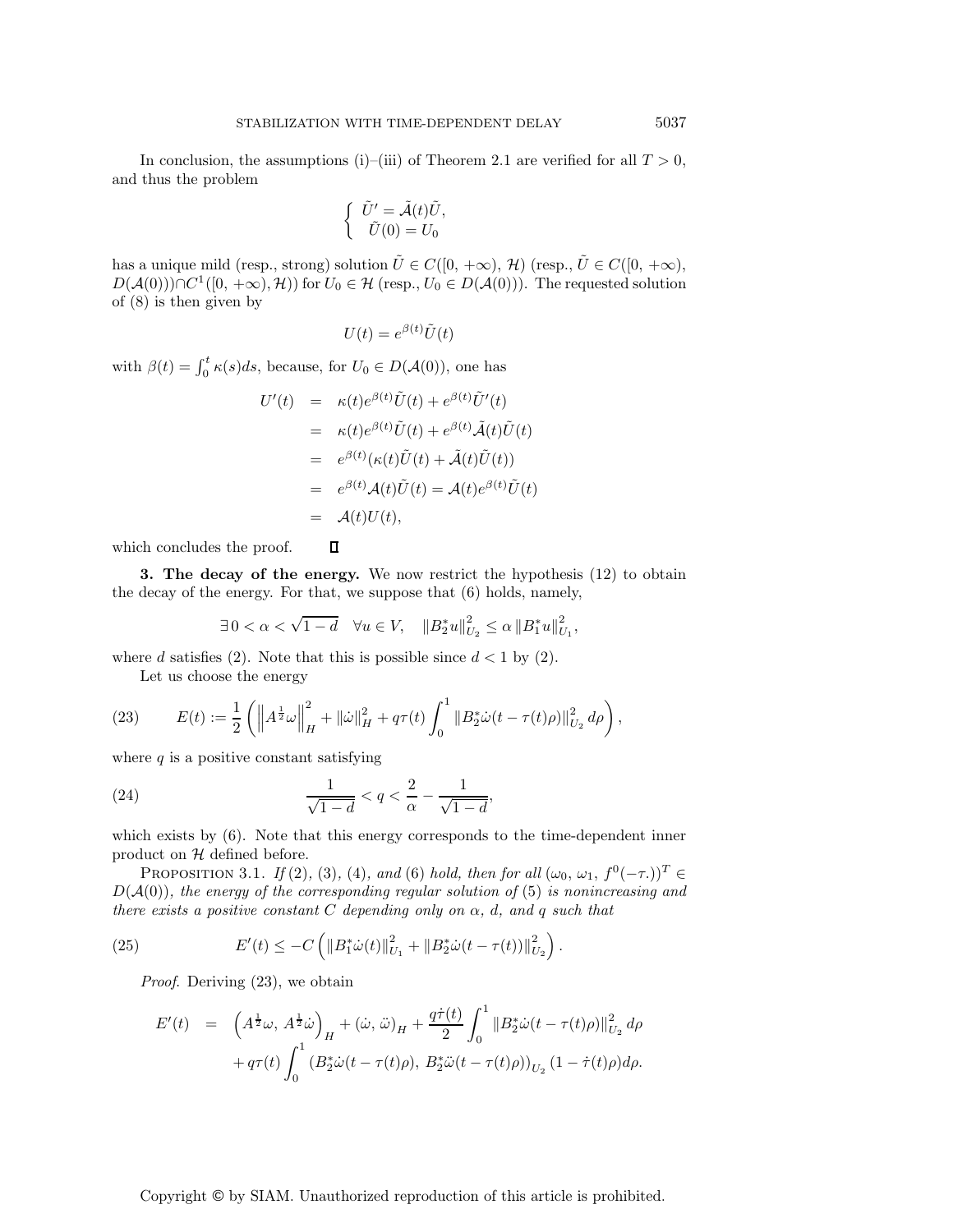Since 
$$
\ddot{\omega} = -(A\omega + B_1 B_1^* \dot{\omega} + B_2 B_2^* \dot{\omega} (t - \tau(t))) \in H
$$
,  
\n
$$
E'(t) = \langle A\omega, \dot{\omega} \rangle_{V',V} - \langle \dot{\omega}, A\omega + B_1 B_1^* \dot{\omega} + B_2 B_2^* \dot{\omega} (t - \tau(t)) \rangle_{V,V'}
$$
\n
$$
+ \frac{q\dot{\tau}(t)}{2} \int_0^1 \|B_2^* \dot{\omega} (t - \tau(t)\rho)\|_{U_2}^2 d\rho
$$
\n
$$
+ q\tau(t) \int_0^1 (B_2^* \dot{\omega} (t - \tau \rho), B_2^* \ddot{\omega} (t - \tau(t)\rho))_{U_2} (1 - \dot{\tau}(t)\rho) d\rho.
$$

Then

$$
E'(t) = \langle A\omega, \dot{\omega} \rangle_{V',V} - \langle \dot{\omega}, A\omega \rangle_{V,V'} - \langle \dot{\omega}, B_1 B_1^* \dot{\omega} \rangle_{V,V'} - \langle \dot{\omega}, B_2 B_2^* \dot{\omega} (t - \tau(t)) \rangle_{V,V'}
$$
  
+ 
$$
\frac{q\dot{\tau}(t)}{2} \int_0^1 \|B_2^* \dot{\omega} (t - \tau(t)\rho)\|_{U_2}^2 d\rho
$$
  
+ 
$$
q\tau(t) \int_0^1 (B_2^* \dot{\omega} (t - \tau(t)\rho), B_2^* \ddot{\omega} (t - \tau(t)\rho))_{U_2} (1 - \dot{\tau}(t)\rho) d\rho
$$
  
= 
$$
- \|B_1^* \dot{\omega}\|_{U_1}^2 - (B_2^* \dot{\omega}, B_2^* \dot{\omega} (t - \tau(t)))_{U_2} + \frac{q\dot{\tau}(t)}{2} \int_0^1 \|B_2^* \dot{\omega} (t - \tau(t)\rho)\|_{U_2}^2 d\rho
$$
  
+ 
$$
q\tau(t) \int_0^1 (B_2^* \dot{\omega} (t - \tau(t)\rho), B_2^* \ddot{\omega} (t - \tau(t)\rho))_{U_2} (1 - \dot{\tau}(t)\rho) d\rho.
$$

Moreover, recalling that  $z(\rho, t) = B_2^* \dot{\omega} (t - \tau(t)\rho)$ , and thus  $z_\rho(\rho, t) = -\tau(t)B_2^* \ddot{\omega} (t \tau(t)\rho$ , we see that

$$
\int_{0}^{1} (B_{2}^{*}\dot{\omega}(t-\tau(t)\rho), B_{2}^{*}\ddot{\omega}(t-\tau(t)\rho))_{U_{2}} (1-\dot{\tau}(t)\rho)d\rho
$$
\n
$$
= -\frac{1}{\tau(t)} \int_{0}^{1} \left( z(\rho, t), \frac{\partial z}{\partial \rho}(\rho, t) \right)_{U_{2}} (1-\dot{\tau}(t)\rho)d\rho
$$
\n
$$
= -\frac{1}{2\tau(t)} \int_{0}^{1} \frac{\partial}{\partial \rho} \left( \|z(\rho, t)\|_{U_{2}}^{2} \right) (1-\dot{\tau}(t)\rho)d\rho
$$
\n
$$
= -\frac{\dot{\tau}(t)}{2\tau(t)} \int_{0}^{1} \|z(\rho, t)\|_{U_{2}}^{2} d\rho - \frac{1-\dot{\tau}(t)}{2\tau(t)} \|z(1, t)\|_{U_{2}}^{2} + \frac{1}{2\tau(t)} \|z(0, t)\|_{U_{2}}^{2}
$$
\n
$$
= -\frac{\dot{\tau}(t)}{2\tau(t)} \int_{0}^{1} \|B_{2}^{*}\dot{\omega}(t-\tau(t)\rho)\|_{U_{2}}^{2} d\rho - \frac{1-\dot{\tau}(t)}{2\tau(t)} \|B_{2}^{*}\dot{\omega}(t-\tau(t))\|_{U_{2}}^{2}
$$
\n
$$
+ \frac{1}{2\tau(t)} \|B_{2}^{*}\dot{\omega}(t)\|_{U_{2}}^{2}.
$$

Consequently,

$$
E'(t) = -\|B_1^*\dot{\omega}\|_{U_1}^2 - (B_2^*\dot{\omega}, B_2^*\dot{\omega}(t - \tau(t)))_{U_2}
$$
  
 
$$
- \frac{q(1 - \dot{\tau}(t))}{2} \|B_2^*\dot{\omega}(t - \tau(t))\|_{U_2}^2 + \frac{q}{2} \|B_2^*\dot{\omega}(t)\|_{U_2}^2.
$$

Young's inequality, (2), and (6) yield

$$
E'(t) \leq \left(\frac{\alpha}{2\sqrt{1-d}} + \frac{q\alpha}{2} - 1\right) \left\|B_1^*\dot{\omega}\right\|_{U_1}^2 + \left(\frac{\sqrt{1-d}}{2} - \frac{q(1-d)}{2}\right) \left\|B_2^*\dot{\omega}(t - \tau(t))\right\|_{U_2}^2.
$$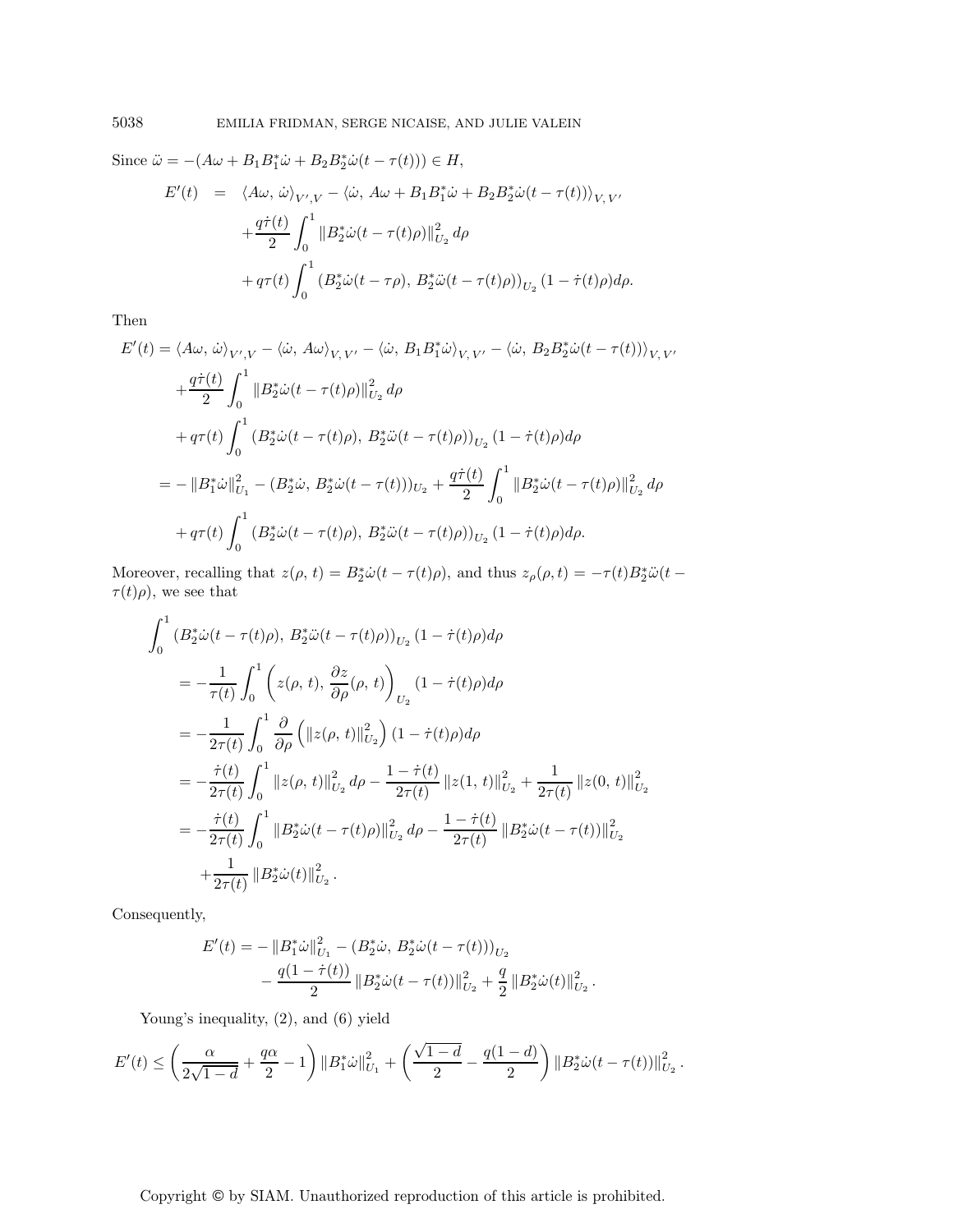Therefore, this estimate leads to

$$
E'(t) \leq -C \left( \left\| B_1^* \dot{\omega}(t) \right\|_{U_1}^2 + \left\| B_2^* \dot{\omega}(t - \tau(t)) \right\|_{U_2}^2 \right)
$$

with

$$
C = \min\left\{ \left( 1 - \frac{q\alpha}{2} - \frac{\alpha}{2\sqrt{1-d}} \right), \left( \frac{q(1-d)}{2} - \frac{\sqrt{1-d}}{2} \right) \right\},\
$$

which is positive according to the assumption (24).

*Remark* 3.2. The choice to apply Young's inequality with a factor  $\sqrt{1-d}$  in the proof of the above proposition is made in order to give the stability result under the best assumption between  $\alpha$  and d.

*Remark* 3.3. In the case where the delay is constant in time (and thus  $d = 0$ ), we recover some results from [24].

*Remark* 3.4. If (6) is not satisfied, there exist cases where instabilities may appear (see [22, 25, 34]) for the wave equation with constant (in time) delay. Hence this condition appears to be quite realistic.

COROLLARY 3.5. *If* (2)*,* (3)*,* (4)*, and* (6) *hold, then for all*  $(\omega_0, \omega_1, f^0(-\tau.))^T \in$ H*, the energy of the corresponding mild solution of* (5) *is nonincreasing.*

*Proof.* The proof is a direct consequence of the estimate (14) from Theorem 2.2 and the density of  $D(\mathcal{A}(0))$  into  $\mathcal{H}$ .  $\Box$ 

**4. Exponential stability.** In this section, we prove, under some assumptions, the exponential stability of (5) by using an appropriate abstract Lyapunov functional, defined by

(26) 
$$
\mathcal{E}(t) = E(t) + \gamma \left( \mathcal{E}_2(t) + \left( \mathcal{M}\omega(t), \dot{\omega}(t) \right)_H \right),
$$

where  $\gamma$  is a positive small constant that will be chosen later on, E is the standard energy defined by (23) with q verifying (24), and  $\mathcal{E}_2$  is defined by

(27) 
$$
\mathcal{E}_2(t) := q\tau(t) \int_0^1 e^{-2\delta\tau(t)\rho} ||B_2^* \dot{\omega}(t - \tau(t)\rho)||_{U_2}^2 d\rho,
$$

where  $\delta$  is a fixed positive real number. Moreover, the operator  $\mathcal{M}: V \to H$  satisfies the assumptions

$$
(28) \quad \exists C_0, C_1, C_2 > 0, \frac{d}{dt} \left( \mathcal{M}\omega(t), \dot{\omega}(t) \right)_H \le -C_0 E_0(t) + C_1 \| B_1^* \dot{\omega}(t) \|_{U_1}^2 + C_2 \| B_2^* \dot{\omega}(t - \tau(t)) \|_{U_2}^2
$$

for all solutions  $\omega$  of (5) with initial data in  $D(A(0))$  and where  $E_0$  is the natural energy for the problem without delay,

$$
E_0(t) := \frac{1}{2} \left( \left\| A^{\frac{1}{2}} \omega(t) \right\|_H^2 + \left\| \dot{\omega}(t) \right\|_H^2 \right),
$$

and

(29) 
$$
\exists C > 0 \quad \forall t > 0, \quad |(\mathcal{M}\omega(t), \dot{\omega}(t))_H| \leq C E_0(t).
$$

First, we note that the energies E and  $\mathcal E$  are equivalent under (29).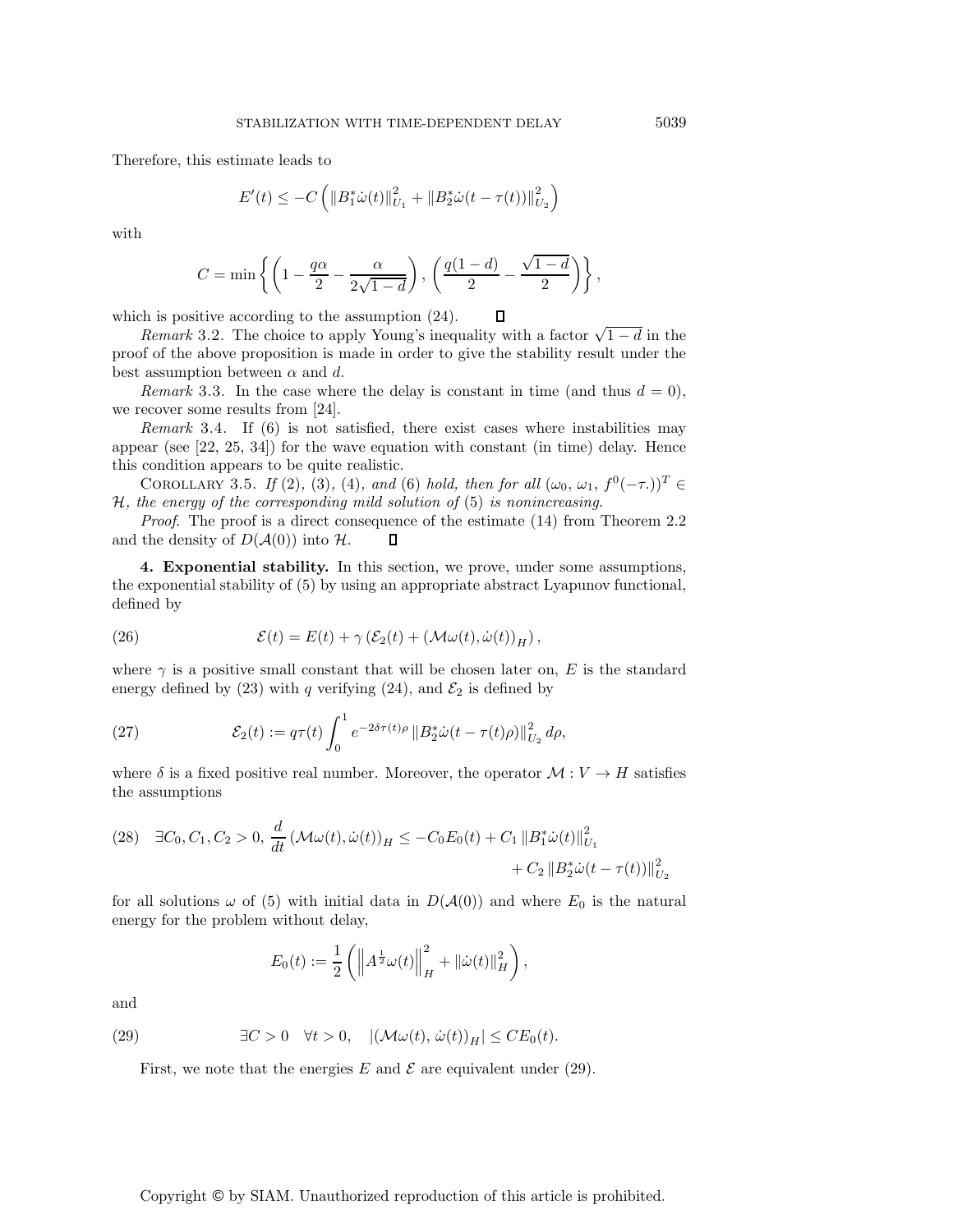LEMMA 4.1. *Assume* (2), (3), (4), (6), and (29). For  $\gamma$  small enough, there exists *a positive constant*  $C_3(\gamma)$  *such that* 

(30) 
$$
(1 - C\gamma)E(t) \le \mathcal{E}(t) \le C_3(\gamma)E(t), \text{ where } 1 - C\gamma > 0.
$$

*Proof*. It is easy to see that

 $\mathcal{E}(t) \leq C_3(\gamma)E(t),$ 

with  $C_3(\gamma) = \max(1 + \gamma C, 1 + 2\gamma)$  by (29), since  $e^{-2\delta \tau(t)\rho} \leq 1$ .

For the second inequality of (30), we note that, since  $\gamma \mathcal{E}_2(t) \ge 0$  and by (29),

$$
\mathcal{E}(t) \geq E(t) - C\gamma E_0(t) \geq (1 - C\gamma)E(t),
$$

 $\Box$ and thus we obtain (30) with  $1 - C\gamma > 0$  for  $\gamma$  small enough ( $\gamma < 1/C$ ).

To prove the exponential decay of (5), we need the following lemma. Lemma 4.2. *Assume* (2)*,* (3)*,* (4)*, and* (6)*. Then*

(31) 
$$
\frac{d}{dt}\mathcal{E}_2(t) \leq -2\delta \mathcal{E}_2(t) + q \|B_2^* \dot{\omega}(t)\|_{U_2}^2.
$$

*Proof*. Direct calculations show that

$$
\frac{d}{dt}\mathcal{E}_2(t) = \frac{\dot{\tau}(t)}{\tau(t)}\mathcal{E}_2(t) + q\tau(t)\int_0^1 (-2\delta\dot{\tau}(t)\rho)e^{-2\delta\tau(t)\rho} ||B_2^*\dot{\omega}(t-\tau(t)\rho)||_{U_2}^2 d\rho + J,
$$

where  $J$  is equal to

$$
J := 2q\tau(t)\int_0^1 e^{-2\delta\tau(t)\rho} \left(B_2^*\dot{\omega}(t-\tau(t)\rho), B_2^*\ddot{\omega}(t-\tau(t)\rho)\right)_{U_2} (1-\dot{\tau}(t)\rho)d\rho.
$$

Recalling that  $z(\rho, t) = B_2^* \dot{\omega} (t - \tau(t)\rho)$  and then  $z_\rho(\rho, t) = -\tau(t)B_2^* \ddot{\omega} (t - \tau(t)\rho)$ , we see that

$$
J = -2q \int_0^1 e^{-2\delta \tau(t)\rho} \left( z(\rho, t), \frac{\partial z}{\partial \rho}(\rho, t) \right)_{U_2} (1 - \dot{\tau}(t)\rho) d\rho.
$$

By integrating by parts in  $\rho$ , we obtain

$$
J = -J + 2q \int_0^1 e^{-2\delta \tau(t)\rho} \|z(\rho, t)\|_{U_2}^2 (-2\delta \tau(t)(1 - \dot{\tau}(t)\rho) - \dot{\tau}(t)) d\rho
$$
  

$$
-2qe^{-2\delta \tau(t)} \|z(1, t)\|_{U_2}^2 (1 - \dot{\tau}(t)) + 2q \|z(0, t)\|_{U_2}^2,
$$

which yields

$$
J = q \int_0^1 e^{-2\delta \tau(t)\rho} \|B_2^* \dot{\omega}(t - \tau(t)\rho)\|_{U_2}^2 (-2\delta \tau(t)(1 - \dot{\tau}(t)\rho) - \dot{\tau}(t)) d\rho
$$
  
-
$$
-qe^{-2\delta \tau(t)} \|B_2^* \dot{\omega}(t - \tau(t))\|_{U_2}^2 (1 - \dot{\tau}(t)) + q \|B_2^* \dot{\omega}(t)\|_{U_2}^2.
$$

Consequently,

$$
\frac{d}{dt}\mathcal{E}_2(t) = -2\delta\mathcal{E}_2(t) - q(1 - \dot{\tau}(t))e^{-2\delta\tau(t)} \|B_2^*\dot{\omega}(t - \tau(t))\|_{U_2}^2 + q\|B_2^*\dot{\omega}(t)\|_{U_2}^2.
$$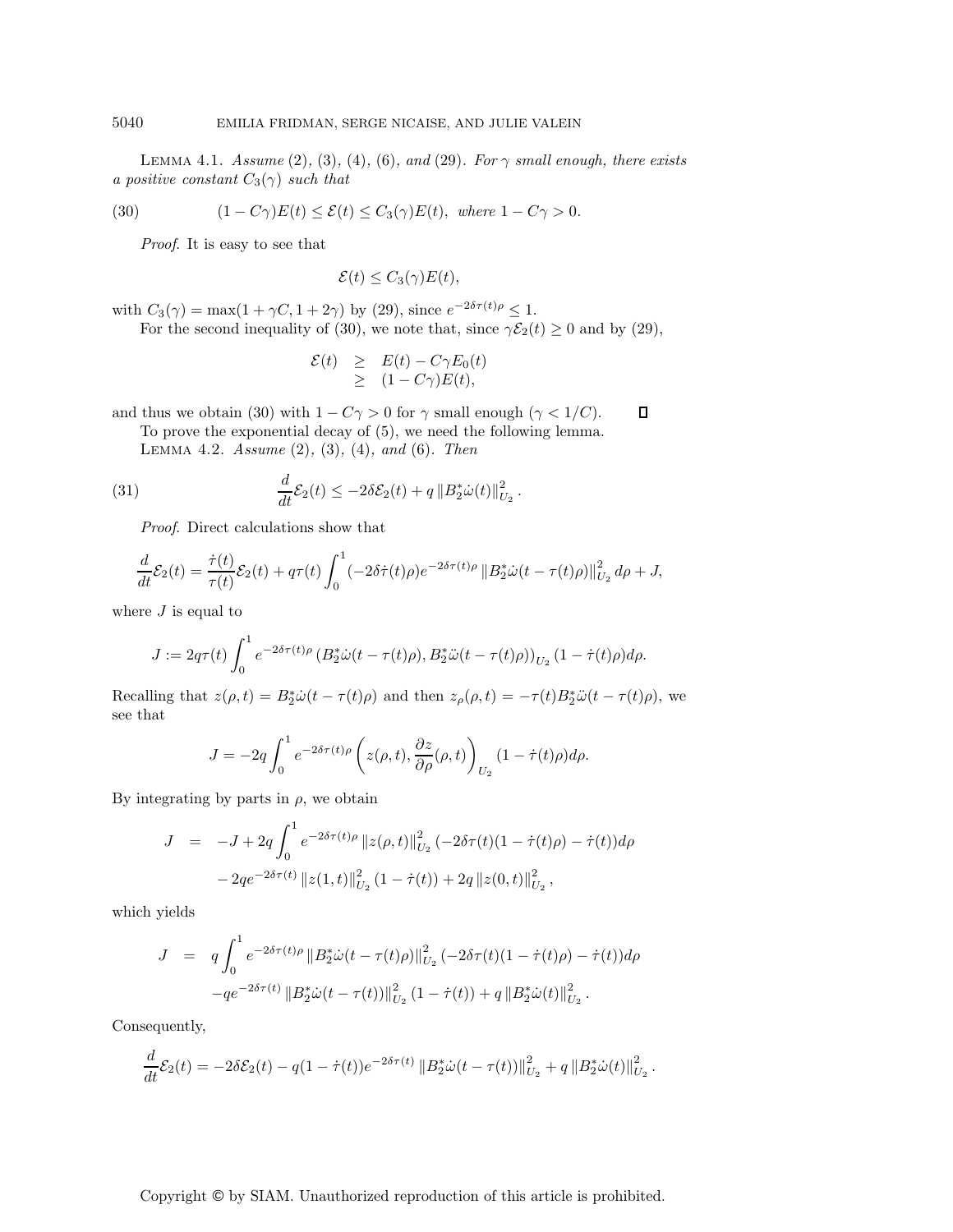We thus get  $(31)$  by  $(2)$ .  $\Box$ 

Now, we are able to state the main result of this paper.

Theorem 4.3. *Assume that* (2)*,* (3)*,* (4)*,* (6)*,* (28)*, and* (29) *hold. Then there exist positive constants* ν *and* K *such that*

$$
E(t) \le K e^{-\nu t} E(0) \quad \forall t > 0,
$$

*for all solutions of* (5) *with initial data in*  $D(A(0))$ *.* 

*Proof.* We have, by the definition (26) of  $\mathcal{E}$ ,

$$
\frac{d}{dt}\mathcal{E}(t) = \frac{d}{dt}E(t) + \gamma \frac{d}{dt}\mathcal{E}_2(t) + \gamma \frac{d}{dt}(\mathcal{M}\omega(t), \dot{\omega}(t))_H.
$$

By (25), (28), and (29),

$$
\frac{d}{dt}\mathcal{E}(t) \leq \left(\frac{\alpha}{2\sqrt{1-d}} + \frac{q\alpha}{2} - 1\right) \|B_1^*\dot{\omega}(t)\|_{U_1}^2 \n+ \left(\frac{\sqrt{1-d}}{2} - \frac{q(1-d)}{2}\right) \|B_2^*\dot{\omega}(t - \tau(t))\|_{U_2}^2 \n- 2\delta\gamma \mathcal{E}_2(t) + \gamma q \|B_2^*\dot{\omega}(t)\|_{U_2}^2 - \gamma C_0 E_0(t) + \gamma C_1 \|B_1^*\dot{\omega}(t)\|_{U_1}^2 \n+ \gamma C_2 \|B_2^*\dot{\omega}(t - \tau(t))\|_{U_2}^2.
$$

Using (6), we obtain

$$
\frac{d}{dt}\mathcal{E}(t) \le \left(\frac{\alpha}{2\sqrt{1-d}} + \frac{q\alpha}{2} - 1 + \gamma(q\alpha + C_1)\right) ||B_1^* \dot{\omega}(t)||_{U_1}^2 + \left(\frac{\sqrt{1-d}}{2} - \frac{q(1-d)}{2} + \gamma C_2\right) ||B_2^* \dot{\omega}(t - \tau(t))||_{U_2}^2 - 2\delta \gamma \mathcal{E}_2(t) - \gamma C_0 E_0(t).
$$

Now we take  $\gamma$  small enough; more precisely, we take  $\gamma > 0$  such that

$$
\gamma \le \min\left(\frac{1-\frac{\alpha}{2\sqrt{1-d}}-\frac{q\alpha}{2}}{q\alpha+C_1}, \frac{\frac{q(1-d)}{2}-\frac{\sqrt{1-d}}{2}}{C_2}\right).
$$

Note that  $\left(1 - \frac{\alpha}{2\sqrt{1-d}} - \frac{q\alpha}{2}\right)/(q\alpha + C_1)$  and  $\left(\frac{q(1-d)}{2} - \frac{\sqrt{1-d}}{2}\right)/C_2$  are positive by the choice of  $q$  from  $(24)$ . Then

$$
\frac{d}{dt}\mathcal{E}(t) \le -\gamma(2\delta \mathcal{E}_2(t) + C_0 E_0(t)).
$$

As  $\tau(t) \leq M$  (by (3)), we have

$$
\frac{d}{dt}\mathcal{E}(t) \leq -\gamma \left( C_0 E_0(t) + 2\delta e^{-2\delta M} q \tau(t) \int_0^1 \|B_2^* \dot{\omega}(t - \tau(t)\rho)\|_{U_2}^2 d\rho \right),
$$

and then, in view of the definition of E, there exists a constant  $\gamma' > 0$  (depending on  $\gamma$  and  $\delta$ :  $\gamma' \leq \gamma \min(C_0, 4\delta e^{-2\delta M})$  such that

$$
\frac{d}{dt}\mathcal{E}(t) \le -\gamma' E(t).
$$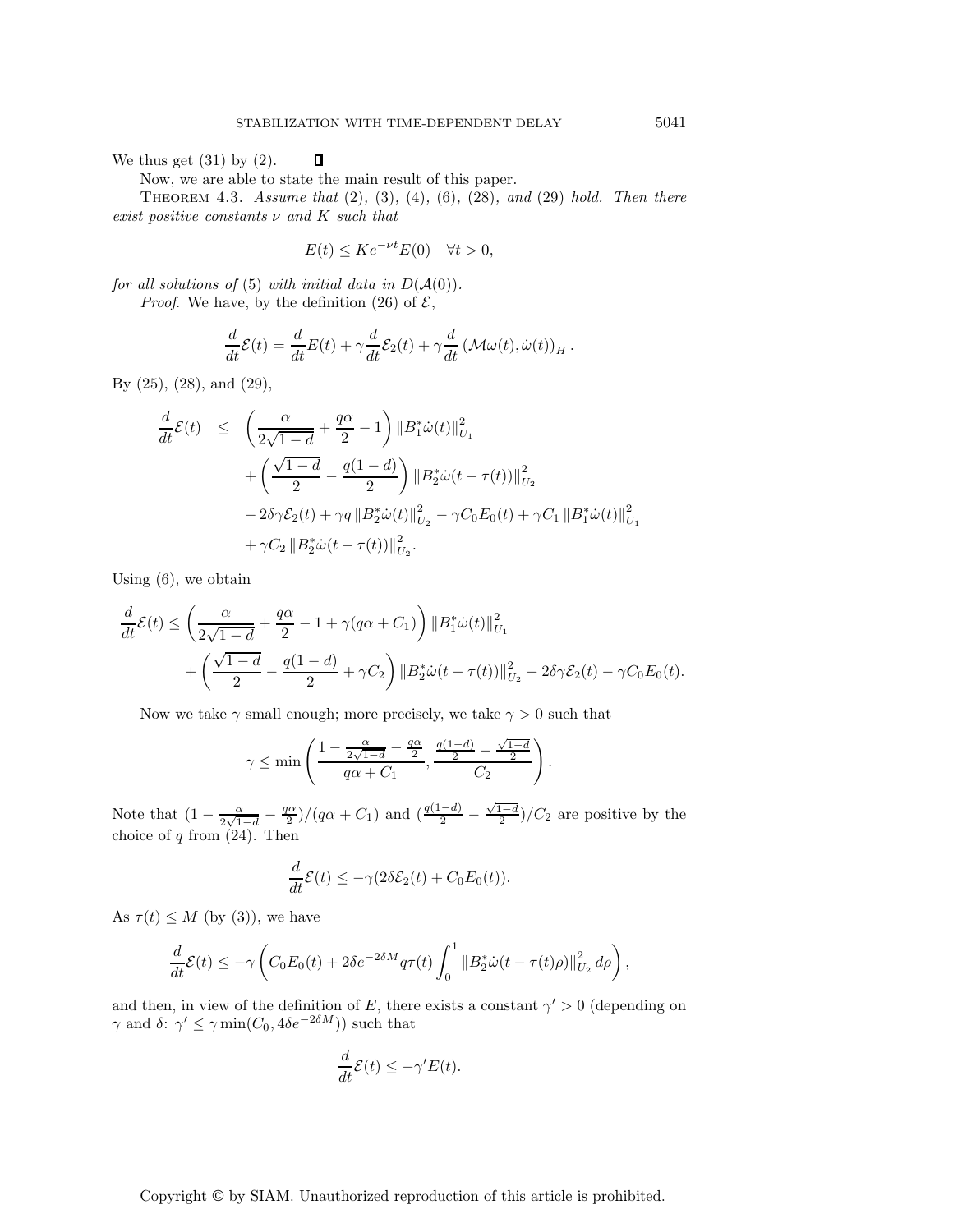By applying Lemma 4.1, we arrive at

$$
\frac{d}{dt}\mathcal{E}(t) \le -\frac{\gamma'}{C_3(\gamma)}\mathcal{E}(t).
$$

Therefore

$$
\mathcal{E}(t) \le \mathcal{E}(0)e^{-\frac{\gamma'}{C_3(\gamma)}t} \quad \forall t > 0,
$$

and Lemma 4.1 allows us to conclude the proof:

$$
E(t) \leq \frac{1}{1 - C\gamma} \mathcal{E}(t) \leq \frac{1}{1 - C\gamma} \mathcal{E}(0) e^{-\frac{\gamma'}{C_3(\gamma)}t} \leq \frac{C_3(\gamma)}{1 - C\gamma} E(0) e^{-\frac{\gamma'}{C_3(\gamma)}t}.
$$

*Remark* 4.4. In the proof of Theorem 4.3, we note that we can explicitly calculate the decay rate  $\nu$  of the energy, given by

$$
\nu = \frac{\gamma}{C_3(\gamma)} \min (C_0, 4\delta e^{-2\delta M}),
$$

with  $C_3(\gamma) = \max(1 + \gamma C, 1 + 2\gamma),$ 

$$
\gamma < \frac{1}{C}, \quad \gamma \leq \frac{1 - \frac{\alpha}{2\sqrt{1-d}} - \frac{q\alpha}{2}}{q\alpha + C_1}, \quad \text{and} \quad \gamma \leq \frac{\frac{q(1-d)}{2} - \frac{\sqrt{1-d}}{2}}{C_2}
$$

(by Lemma 4.1 and Theorem 4.3), where  $C, C_0, C_1, C_2$  are given by (28) and (29),  $\alpha$ is defined by (6), q by (24), and  $\delta$  is a positive real number. Recalling that M is the upper bound of  $\tau$ , if the delay  $\tau$  becomes larger, the decay rate is slower. Moreover, we can choose  $\delta$  such that the decay of the energy is as quick as possible for given parameters. For that purpose, we note that the function  $\delta \to 4\delta e^{-2\delta M}$  admits a maximum at  $\delta = \frac{1}{2M}$  and that this maximum is  $\frac{2}{Me}$ . Thus the larger decay rate of the energy is given by

$$
\nu_{max} = \frac{\gamma}{C_3(\gamma)} \min\left(C_0, \frac{2}{Me}\right).
$$

Corollary 4.5. *Under the assumptions of Theorem* 4.3*, we have*

$$
E(t) \leq Ke^{-\nu t} E(0) \quad \forall t > 0,
$$

*for all solutions of* (5) *with initial data in* H*.*

*Proof.* The proof is a simple consequence of the density of  $D(A(0))$  in H and of the estimate

$$
E(t) \le E(0),
$$

for the solutions of  $(5)$  with initial data in  $H$  (see Corollary 3.5).  $\Box$ 

**5. Examples.** We wrap up this paper by considering different examples for which our abstract framework can be applied. To our knowledge, all the examples, with the exception of the first, are new. In all examples, we assume that the delay function  $\tau$  satisfies the assumptions (2)–(4).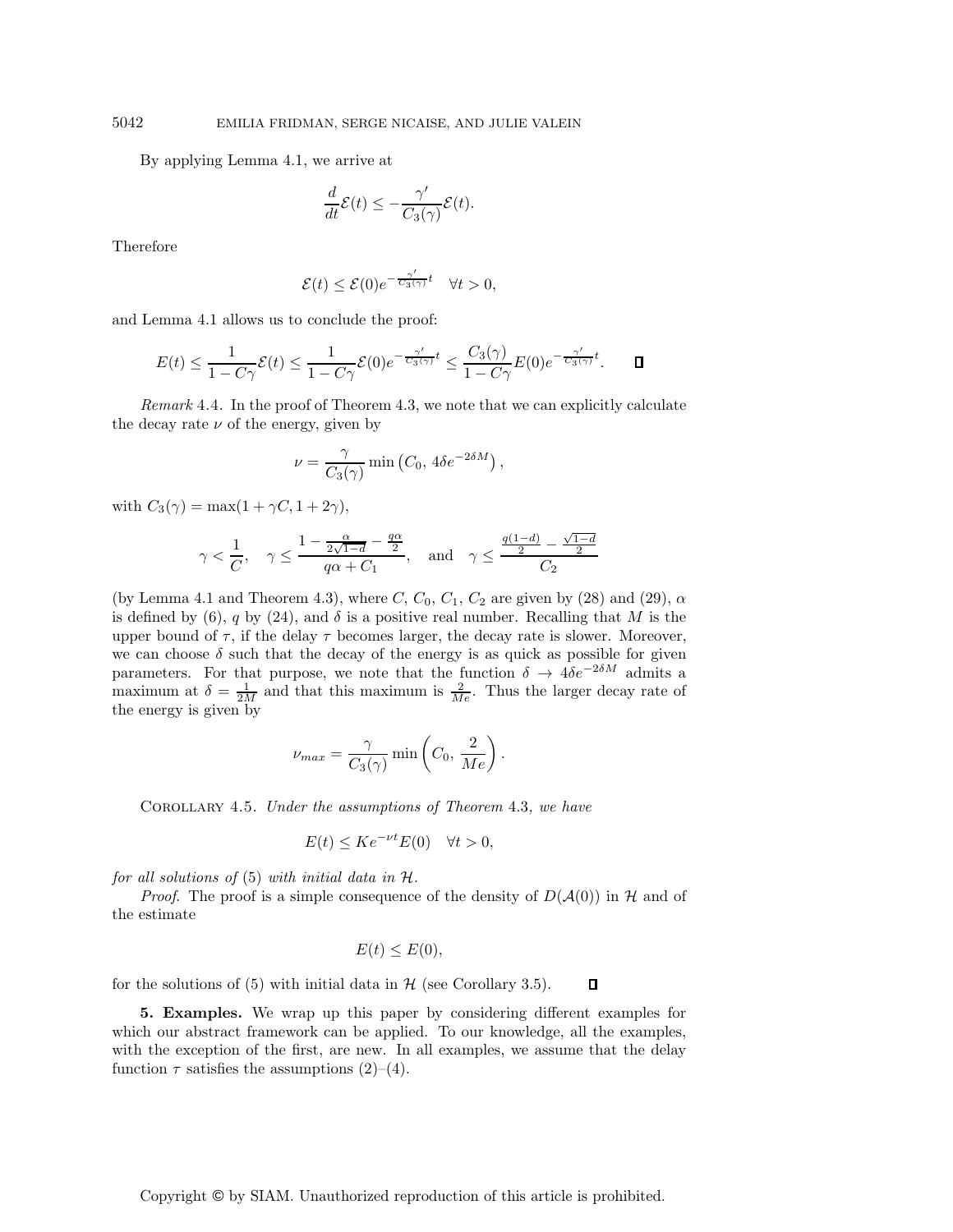### **5.1. The wave equation.**

**5.1.1. The 1-d wave equation.** In this subsection, we show that our abstract framework applies to the 1-d wave equation

(32) 
$$
\begin{cases} \frac{\partial^2 u}{\partial t^2}(x, t) - a \frac{\partial^2 u}{\partial x^2}(x, t) = 0, & 0 < x < \pi, t > 0, \\ u(0, t) = 0, & t > 0, \\ a \frac{\partial u}{\partial x}(\pi, t) = -\alpha_1 \frac{\partial u}{\partial t}(\pi, t) - \alpha_2 \frac{\partial u}{\partial t}(\pi, t - \tau(t)), & t > 0, \\ u(x, 0) = u^0(x), \frac{\partial u}{\partial t}(x, 0) = u^1(x), & 0 < x < \pi, \\ \frac{\partial u}{\partial t}(\pi, t - \tau(0)) = f^0(t - \tau(0)), & 0 < t < \tau(0), \end{cases}
$$

where  $\alpha_1, \alpha_2 > 0$ ,  $a > 0$ . This system have been studied in [26]; we also refer the reader to [34] for a constant delay. First, we rewrite this system in the form (5). For that purpose, we introduce  $H = L^2(0, \pi)$  and the operator  $A: D(A) \to H$  defined by

$$
A\varphi = -a\frac{d^2}{dx^2}\varphi,
$$

where  $D(A) = \{ \varphi \in H^2(0, \pi) \cap V \, ; \, \frac{\partial \varphi}{\partial x}(\pi) = 0 \}$  and  $V = \{ H^1(0, \pi) \, ; \, \varphi(0) = 0 \}.$  The operator  $A$  is self-adjoint and positive with a compact inverse in  $H$ . We now define  $U = U_1 = U_2 = \mathbb{R}$  and the operators  $B_i : U \to D(\overline{A^{\frac{1}{2}}})'$  given by

$$
B_i k = \sqrt{\alpha_i} k \, \delta_{\pi}, \quad i = 1, 2.
$$

It is easy to verify that  $B_i^*(\varphi) = \sqrt{\alpha_i} \varphi(\pi)$  for  $\varphi \in D(A^{1/2})$ , and thus  $B_i B_i^*(\varphi) =$  $\alpha_i \varphi(\pi) \delta_\pi$  for  $\varphi \in D(A^{1/2})$  and  $i = 1, 2$ . Then the system (32) can be rewritten in the form  $(5)$ . We notice that  $(12)$  is equivalent to

(33) 
$$
\exists 0 < \alpha \leq \sqrt{1-d}, \quad \alpha_2 \leq \alpha \alpha_1.
$$

Taking  $\alpha = \alpha_2/\alpha_1$ , (33) is equivalent to

$$
\alpha_2^2 \le (1 - d)\alpha_1^2,
$$

which is the condition (10) from [26]. Consequently, under the condition (34), by Theorem 2.2, this system is well-posed, and by Proposition 3.1 the energy decays for  $\alpha_2^2 < (1-d)\alpha_1^2$ .

To prove the exponential stability of (32), we introduce the Lyapunov functional (26) with the operator  $\mathcal{M}: V \to H$  defined by

(35) 
$$
\mathcal{M}u = 2x \frac{\partial u}{\partial x}.
$$

Then (28) holds with  $C_0 = 2$ ,  $C_1 = \pi(1 + 2a\alpha_1^2)$ , and  $C_2 = 2a\pi\alpha_2^2$  (see (48) from [26]) and (29) holds with  $C = 2\pi \max(1, 1/a)$ . Therefore, our abstract framework applies here, and system (32) is exponentially stable under the previous hypotheses. We then recover the results from [26].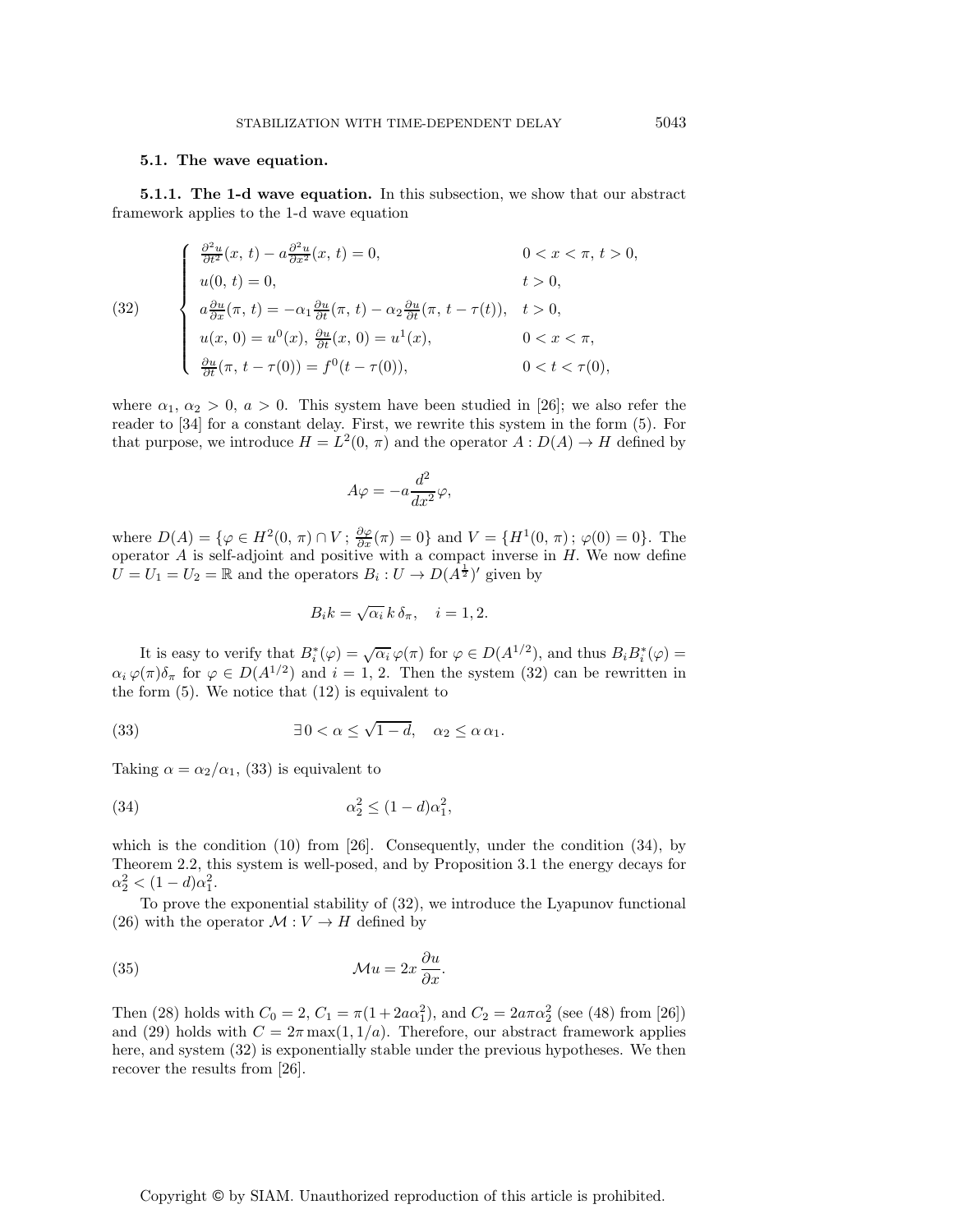**5.1.2. The multidimensional wave equation.** In this subsection, we study the stability of the wave equation with a time-varying delay in the boundary condition. Let  $\Omega \subset \mathbb{R}^n$   $(n \geq 1)$  be an open bounded set with a boundary  $\Gamma$  of class  $C^2$ . We assume that  $\Gamma$  is divided into two parts  $\Gamma_D$  and  $\Gamma_N$ , i.e.,  $\Gamma = \Gamma_D \cup \Gamma_N$ , with  $\overline{\Gamma}_D \cap \overline{\Gamma}_N = \emptyset$ and  $\Gamma_D \neq \emptyset$ . Moreover, we assume that

$$
\Gamma_N^2 \subseteq \Gamma_N^1 = \Gamma_N.
$$

In this domain  $\Omega$ , we consider the initial boundary value problem

(36)  
\n
$$
\begin{cases}\n\frac{\partial^2 u}{\partial t^2}(x,t) - \Delta u(x,t) = 0 & \text{in } \Omega \times (0, +\infty), \\
u(x,t) = 0 & \text{on } \Gamma_D \times (0, +\infty), \\
\frac{\partial u}{\partial \nu}(x,t) = -\alpha_1 \frac{\partial u}{\partial t}(x,t) \chi_{\Gamma_N^1} - \alpha_2 \frac{\partial u}{\partial t}(x,t - \tau(t)) \chi_{\Gamma_N^2} & \text{on } \Gamma_N \times (0, +\infty), \\
u(x,0) = u_0(x), \quad \frac{\partial u}{\partial t}(x,0) = u_1(x) & \text{in } \Omega, \\
\frac{\partial u}{\partial t}(x,t - \tau(0)) = f_0(x,t - \tau(0)) & \text{in } \Gamma_N^2 \times (0, \tau(0)),\n\end{cases}
$$

where  $\nu(x)$  denotes the outer unit normal vector to the point  $x \in \Gamma$ , and  $\partial u/\partial \nu$ is the normal derivative. Note that system (36) has been studied, for instance, in [5, 16, 17, 18, 19, 20] without delay and in [22] with a constant delay.

Let us denote by  $v \cdot w$  the Euclidean inner product between two vectors  $v, w \in \mathbb{R}^n$ . We assume that there exists  $x_0 \in \mathbb{R}^n$  such that denoting by m the standard multiplier

$$
m(x) := x - x_0,
$$

we have

(37) 
$$
m(x) \cdot \nu(x) \le 0 \quad \text{on} \quad \Gamma_D
$$

and, for some positive constant  $\delta$ ,

(38) 
$$
m(x) \cdot \nu(x) \ge \delta > 0 \quad \text{on} \quad \Gamma_N.
$$

In the particular case where  $\Omega = O_1 \setminus O_2$ , with  $O_1$  and  $O_2$  convex sets such that  $O_2 \text{ }\subset O_1$ , assumptions (37), (38) hold with  $\Gamma_N = \partial O_1$  and  $\Gamma_D = \partial O_2$  for any  $x_0 \in O_2$ .

First, we rewrite this system in the form (5). For this purpose, we introduce  $H = L<sup>2</sup>(\Omega)$  and the operator  $A: D(A) \to H$  defined by

$$
A\varphi = -\Delta \varphi,
$$

where  $D(A) = \{ \varphi \in H^2(\Omega) \cap V : \frac{\partial \varphi}{\partial \nu} = 0 \text{ on } \Gamma_N \}, \text{ where, as usual,}$ 

$$
V=H^1_{\Gamma_D}(\Omega)=\{\ \varphi\in H^1(\Omega)\,:\,\varphi=0\ \text{on}\ \Gamma_D\ \}.
$$

The operator  $A$  is self-adjoint and positive with a compact inverse in  $H$ . We now define  $U_1 = L^2(\Gamma_N^1)$ ,  $U_2 = L^2(\Gamma_N^2)$ , and the operators  $B_i^*: V \to U_i$  as

(39) 
$$
B_i^* \varphi = \sqrt{\alpha_i} \, \varphi_{|\Gamma_N^i}, \qquad i = 1, 2,
$$

where  $\varphi_{|\Gamma_N^i}$  is the trace operator for  $\varphi$ . The operator  $B_i: U_i \to V'$  is then defined by duality:

(40) 
$$
\langle B_i u, v \rangle_{V',V} = \sqrt{\alpha_i} \int_{\Gamma_N^i} uv \, d\Gamma.
$$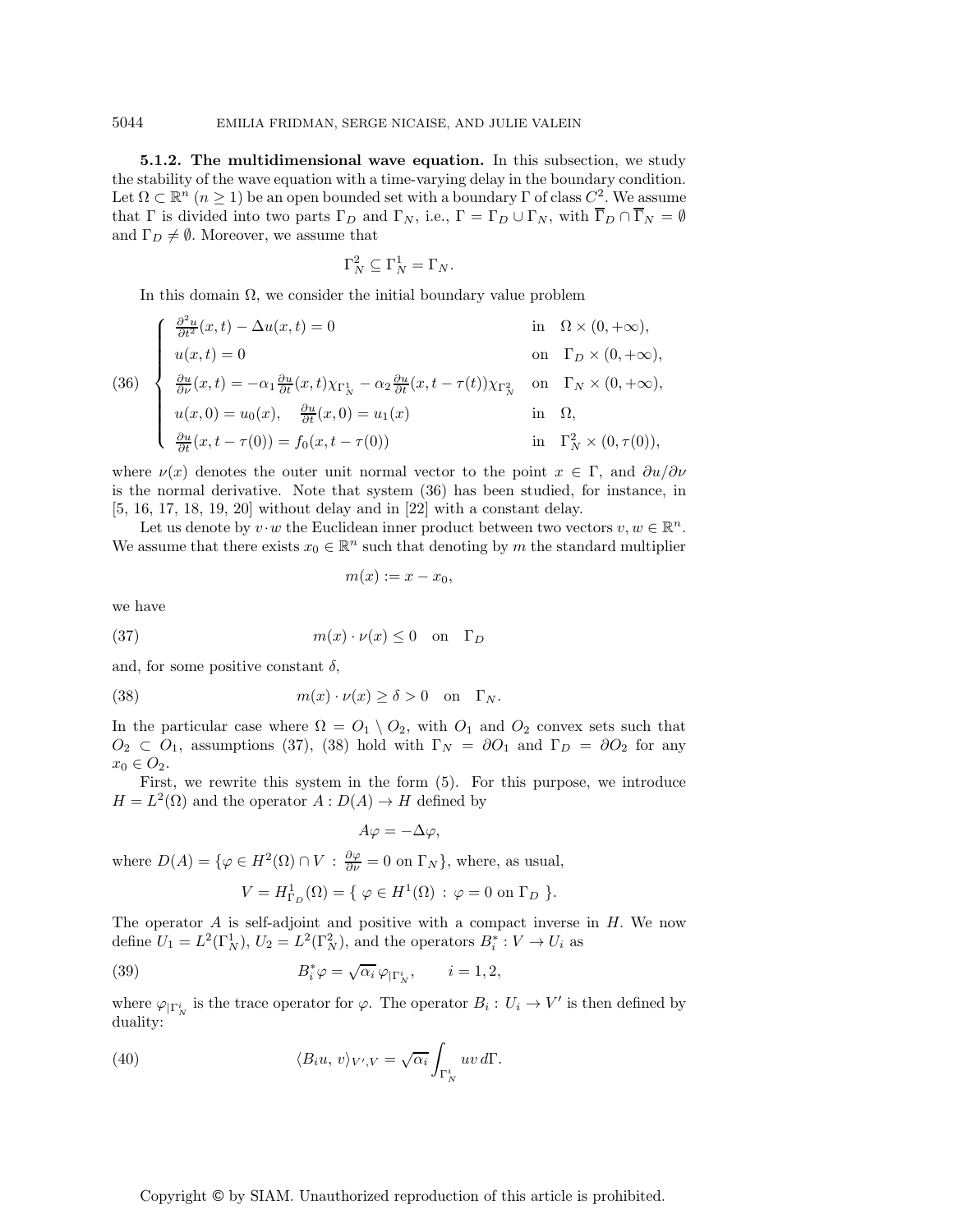Thus the system  $(36)$  can be rewritten in the form  $(5)$ . We notice that  $(12)$  is equivalent to (33), and then, as previously, to (34).

Consequently, under the condition (34), system (36) is well-posed by Theorem 2.2, and the energy decays by Proposition 3.1 for  $\alpha_2^2 < (1 - d)\alpha_1^2$ .

To prove the exponential stability of (36), we introduce the Lyapunov functional (26) with the operator  $\mathcal{M}: V \to H$  defined by

(41) 
$$
\mathcal{M}u = 2m \cdot \nabla u + (n-1)u.
$$

Then we can easily prove that  $(29)$  holds by Poincaré's inequality. Moreover, we have the following.

Lemma 5.1. *Condition* (28) *holds.*

*Proof.* Let  $u \in H^2(\Omega)$ . Then the standard multiplier identity gives

(42)  
\n
$$
\frac{d}{dt} \left\{ \int_{\Omega} [2m \cdot \nabla u + (n-1)u] u_t dx \right\} = -\int_{\Omega} \{u_t^2 + |\nabla u|^2\} dx
$$
\n
$$
+ \int_{\Gamma_N} (m \cdot \nu) (u_t^2 - |\nabla u|^2) d\Gamma + \int_{\Gamma_N} [2m \cdot \nabla u + (n-1)u] \frac{\partial u}{\partial \nu} d\Gamma
$$
\n
$$
+ \int_{\Gamma_D} (m \cdot \nu) \left| \frac{\partial u}{\partial \nu} \right|^2 d\Gamma.
$$

From (42) and Young's inequality, and recalling (37) and that, by (38)  $m \cdot \nu \ge \delta$  on  $\Gamma_N$ , we have

(43)  

$$
\frac{d}{dt} \left\{ \int_{\Omega} [2m \cdot \nabla u + (n-1)u] u_t dx \right\} \leq -\int_{\Omega} \{u_t^2 + |\nabla u|^2\} dx
$$

$$
+ \int_{\Gamma_N} (m \cdot \nu) u_t^2 d\Gamma - \delta \int_{\Gamma_N} |\nabla u|^2 d\Gamma + \frac{c}{\varepsilon} \int_{\Gamma_N} \left( \frac{\partial u}{\partial \nu} \right)^2 d\Gamma
$$

$$
+ \varepsilon \int_{\Gamma_N} (|\nabla u|^2 + u^2) d\Gamma
$$

for some positive constants  $\varepsilon$ , c. Using the trace inequality and then Poincaré's theorem, we have, for some  $c', c'' > 0$ ,

$$
\int_{\Gamma_N} u^2 d\Gamma \le c' ||u||_{H^1(\Omega)}^2 \le c'' \int_{\Omega} |\nabla u|^2 dx.
$$

This estimate in (43) yields, for  $\varepsilon$  small enough  $(\varepsilon < \min(\delta, 1/(2c'')))$ ,

(44)  
\n
$$
\frac{d}{dt} \left\{ \int_{\Omega} [2m \cdot \nabla u + (n-1)u] u_t dx \right\} \leq -C_0 E_0(t)
$$
\n
$$
+ C \int_{\Gamma_N} u_t^2 d\Gamma + C \int_{\Gamma_N} \left( \frac{\partial u}{\partial \nu} \right)^2 d\Gamma
$$

for suitable positive constants  $C_0, C$ . Therefore, using the boundary condition (36) and the Cauchy–Schwarz inequality in (44), we obtain (28).  $\Box$ 

Therefore, our abstract framework still applies, and system (36) is exponentially stable under the above assumptions.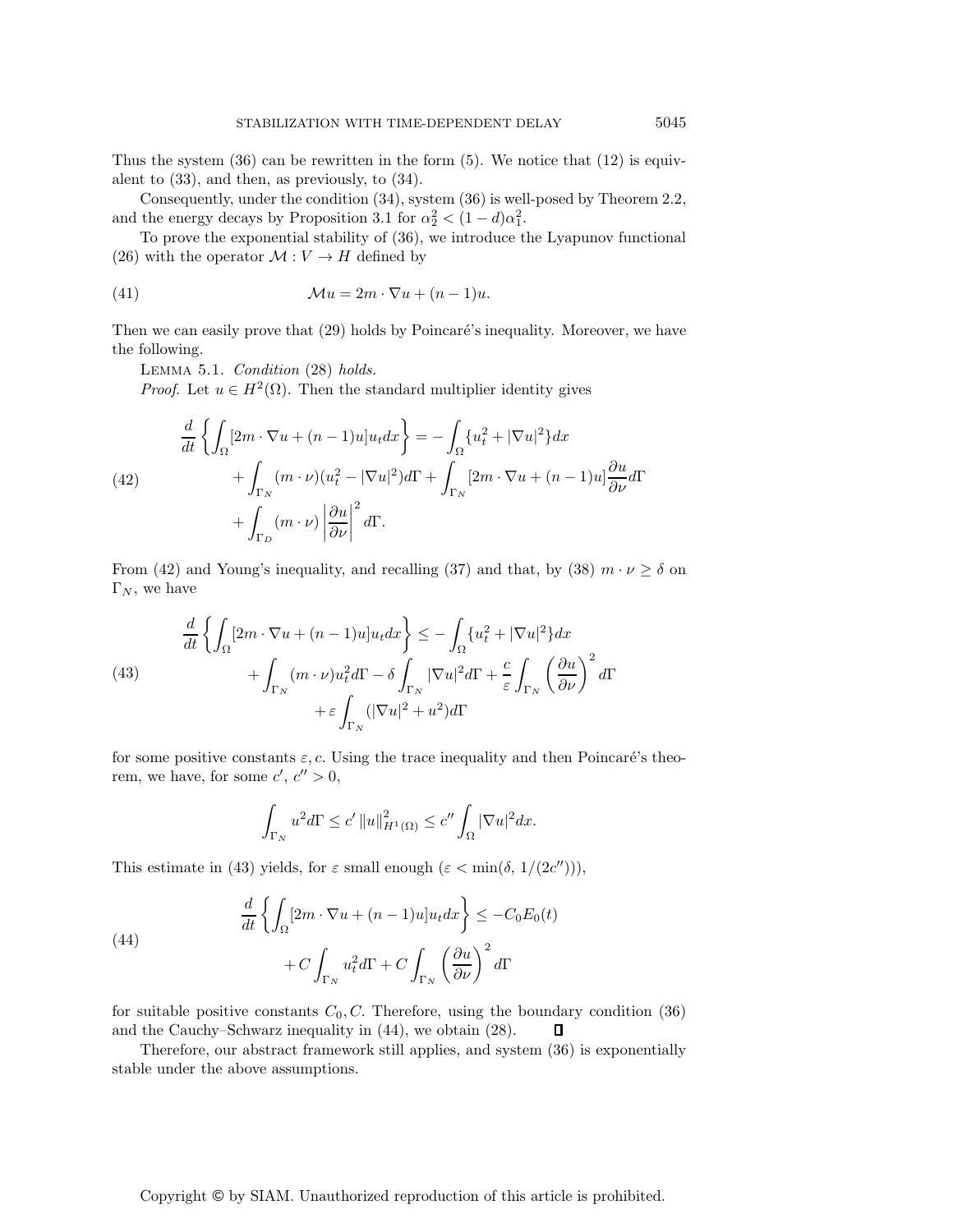**5.2. The beam equation.** In this subsection, we show that our abstract framework can be applied to the 1-d beam equation

(45)  
\n
$$
\begin{cases}\n\frac{\partial^2 \omega}{\partial t^2}(x, t) + \frac{\partial^4 \omega}{\partial x^4}(x, t) = 0, & 0 < x < 1, t > 0, \\
\omega(0, t) = \frac{\partial \omega}{\partial x}(0, t) = 0, & t > 0, \\
\frac{\partial^2 \omega}{\partial x^2}(1, t) = 0, & t > 0, \\
\frac{\partial^3 \omega}{\partial x^3}(1, t) = \alpha_1 \frac{\partial \omega}{\partial t}(1, t) + \alpha_2 \frac{\partial \omega}{\partial t}(1, t - \tau(t)), & t > 0, \\
\omega(x, 0) = \omega^0(x), \frac{\partial \omega}{\partial t}(x, 0) = \omega^1(x), & 0 < x < 1, \\
\frac{\partial \omega}{\partial t}(1, t - \tau(0)) = f^0(t - \tau(0)), & 0 < t < \tau(0),\n\end{cases}
$$

where  $\alpha_1, \alpha_2 > 0$ . First, we rewrite this system in the form (5). For this purpose, we introduce  $H = L^2(0, 1)$  and the operator  $A: D(A) \to H$  defined by

$$
A\varphi = \frac{d^4}{dx^4}\varphi,
$$

where  $D(A) = \{ \varphi \in H^4(0, 1) \cap V \, ; \, \frac{\partial^2 \varphi}{\partial x^2}(1) = \frac{\partial^3 \varphi}{\partial x^3}(1) = 0 \}$  and  $V = \{ \varphi \in H^2(0, 1) \, ; \, \varphi \in H^4(0, 1) \}$  $\varphi(0) = \frac{\partial \varphi}{\partial x}(0) = 0$ , which is a self-adjoint and positive operator with a compact inverse in H. We now define  $U = U_1 = U_2 = \mathbb{R}$  and the operators  $B_i : U \to D(A^{\frac{1}{2}})'$ given by

$$
B_i k = \sqrt{\alpha_i} k \, \delta_1, \qquad i = 1, 2.
$$

It is easy to verify that  $B_i^*(\varphi) = \sqrt{\alpha_i} \varphi(1)$  for  $\varphi \in D(A^{1/2})$ , and thus  $B_i B_i^*(\varphi) =$  $\alpha_i \varphi(1)\delta_1$  for  $\varphi \in D(A^{1/2})$  and  $i = 1, 2$ . Then the system (45) can be rewritten in the form (5). We notice that (12) is equivalent to (33), and by taking  $\alpha = \alpha_2/\alpha_1$ , (33) is equivalent to (34).

Accordingly, under the condition (34), this system is well-posed by Theorem 2.2, and the energy decays by Proposition 3.1 for  $\alpha_2^2 < (1 - d)\alpha_1^2$ .

To prove the exponential stability of (45), we introduce the Lyapunov functional (26) with the operator  $\mathcal{M}: V \to H$  defined by (35).

The following lemma shows that (28) and (29) hold.

Lemma 5.2. *The conditions* (28) *and* (29) *hold.*

*Proof*. Condition (29) follows directly from Young's inequality:

$$
\begin{array}{rcl} |(\mathcal{M}\omega,\dot{\omega})_H| &=& \left|2\int_0^1 x \frac{\partial \omega}{\partial x}(x,t)\frac{\partial \omega}{\partial t}(x,t)dx\right| \\ & \leq & \displaystyle\int_0^1 \left(\left(\frac{\partial \omega}{\partial x}(x,t)\right)^2+\left(\frac{\partial \omega}{\partial t}(x,t)\right)^2\right)dx.\end{array}
$$

For the other assertion, we note that

$$
\frac{d}{dt} \left(\mathcal{M}\omega,\dot{\omega}\right)_H = \int_0^1 \left(2x \frac{\partial^2 \omega}{\partial x \partial t}(x,t) \frac{\partial \omega}{\partial t}(x,t) - 2x \frac{\partial \omega}{\partial x}(x,t) \frac{\partial^4 \omega}{\partial x^4}(x,t)\right) dx.
$$

But, by integrating by parts, we obtain

$$
2\int_0^1 x \frac{\partial^2 \omega}{\partial x \partial t}(x,t) \frac{\partial \omega}{\partial t}(x,t) dx = -\int_0^1 \left(\frac{\partial \omega}{\partial t}(x,t)\right)^2 dx + \left(\frac{\partial \omega}{\partial t}(1,t)\right)^2.
$$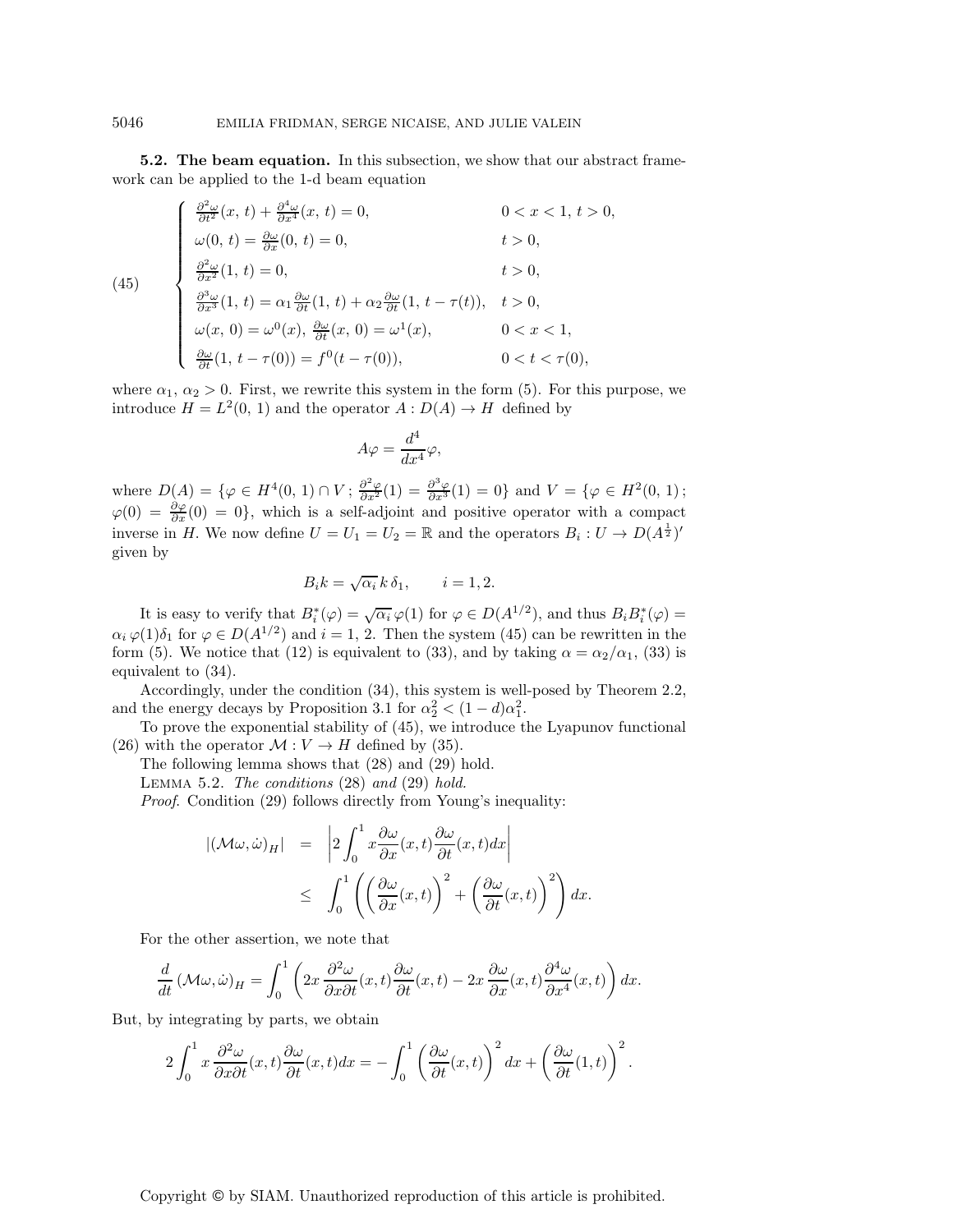Moreover, again integrating by parts yields

$$
\int_0^1 x \frac{\partial \omega}{\partial x}(x, t) \frac{\partial^4 \omega}{\partial x^4}(x, t) dx = -\int_0^1 \frac{\partial \omega}{\partial x}(x, t) \frac{\partial^3 \omega}{\partial x^3}(x, t) dx \n- \int_0^1 x \frac{\partial^2 \omega}{\partial x^2}(x, t) \frac{\partial^3 \omega}{\partial x^3}(x, t) dx + \frac{\partial \omega}{\partial x}(1, t) \frac{\partial^3 \omega}{\partial x^3}(1, t),
$$

with

$$
\int_0^1 x \frac{\partial^2 \omega}{\partial x^2}(x,t) \frac{\partial^3 \omega}{\partial x^3}(x,t) dx = -\frac{1}{2} \int_0^1 \left(\frac{\partial^2 \omega}{\partial x^2}(x,t)\right)^2 dx + \frac{1}{2} \left(\frac{\partial^2 \omega}{\partial x^2}(1,t)\right)^2
$$

and

$$
\int_0^1 \frac{\partial \omega}{\partial x}(x,t) \frac{\partial^3 \omega}{\partial x^3}(x,t) dx = -\int_0^1 \left(\frac{\partial^2 \omega}{\partial x^2}(x,t)\right)^2 dx + \frac{\partial \omega}{\partial x}(1,t) \frac{\partial^2 \omega}{\partial x^2}(1,t) -\frac{\partial \omega}{\partial x}(0,t) \frac{\partial^2 \omega}{\partial x^2}(0,t).
$$

Consequently,

$$
\int_0^1 x \frac{\partial \omega}{\partial x}(x,t) \frac{\partial^4 \omega}{\partial x^4}(x,t) dx = \frac{3}{2} \int_0^1 \left(\frac{\partial^2 \omega}{\partial x^2}(x,t)\right)^2 dx - \frac{\partial \omega}{\partial x}(1,t) \frac{\partial^2 \omega}{\partial x^2}(1,t) + \frac{\partial \omega}{\partial x}(0,t) \frac{\partial^2 \omega}{\partial x^2}(0,t) - \frac{1}{2} \left(\frac{\partial^2 \omega}{\partial x^2}(1,t)\right)^2 + \frac{\partial \omega}{\partial x}(1,t) \frac{\partial^3 \omega}{\partial x^3}(1,t).
$$

Therefore, the boundary conditions satisfied by  $\omega$  lead to

$$
\frac{d}{dt} \left( \mathcal{M}\omega, \dot{\omega} \right)_H = -\int_0^1 \left( \frac{\partial \omega}{\partial t}(x, t) \right)^2 dx + \left( \frac{\partial \omega}{\partial t}(1, t) \right)^2 - 3 \int_0^1 \left( \frac{\partial^2 \omega}{\partial x^2}(x, t) \right)^2 dx - 2 \frac{\partial \omega}{\partial x}(1, t) \frac{\partial^3 \omega}{\partial x^3}(1, t).
$$

By Young's inequality, we have

$$
\left| -2\frac{\partial \omega}{\partial x}(1,t) \frac{\partial^3 \omega}{\partial x^3}(1,t) \right| \le \epsilon \left( \frac{\partial \omega}{\partial x}(1,t) \right)^2 + \frac{1}{\epsilon} \left( \frac{\partial^3 \omega}{\partial x^3}(1,t) \right)^2 \quad \forall \epsilon > 0.
$$

Moreover, by the trace inequality and Poincaré's inequality, there exists a constant  ${\cal C}>0$  such that

$$
\left(\frac{\partial \omega}{\partial x}(1,t)\right)^2 \le C \int_0^1 \left(\frac{\partial^2 \omega}{\partial x^2}(x,t)\right)^2 dx.
$$

Thus, by the dissipation condition at 1 of (45),

$$
\left| -2 \frac{\partial \omega}{\partial x}(1,t) \frac{\partial^3 \omega}{\partial x^3}(1,t) \right| \leq C\epsilon \int_0^1 \left( \frac{\partial^2 \omega}{\partial x^2}(x,t) \right)^2 dx + \frac{2\alpha_1^2}{\epsilon} \left( \frac{\partial \omega}{\partial t}(1,t) \right)^2 + \frac{2\alpha_2^2}{\epsilon} \left( \frac{\partial \omega}{\partial t}(1,t-\tau(t)) \right)^2.
$$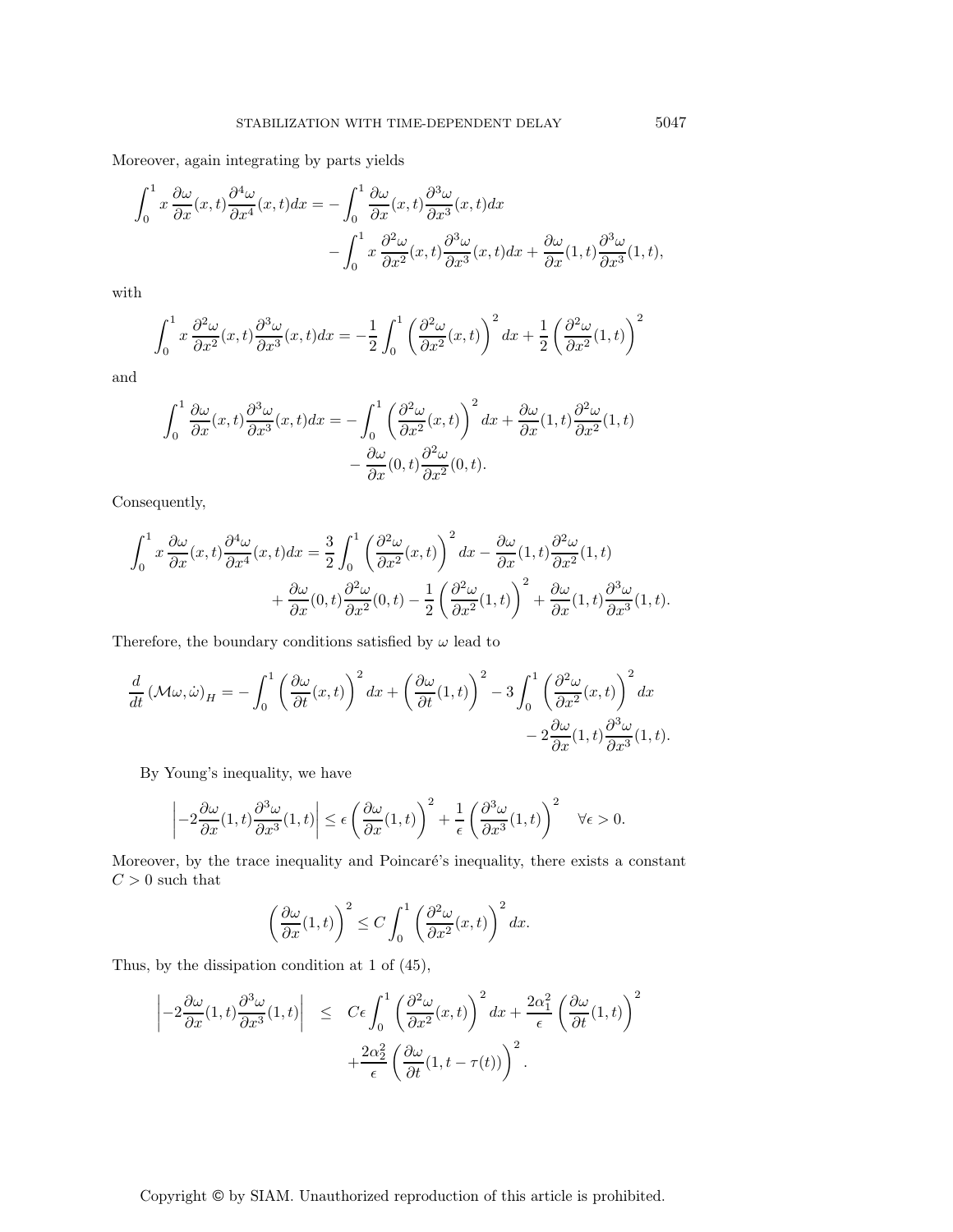Therefore, it holds that

$$
\frac{d}{dt} (\mathcal{M}\omega, \dot{\omega})_H \leq -\int_0^1 \left(\frac{\partial \omega}{\partial t}(x, t)\right)^2 dx - (3 - C\epsilon) \int_0^1 \left(\frac{\partial^2 \omega}{\partial x^2}(x, t)\right)^2 dx \n+ \left(1 + \frac{2\alpha_1^2}{\epsilon}\right) \left(\frac{\partial \omega}{\partial t}(1, t)\right)^2 + \frac{2\alpha_2^2}{\epsilon} \left(\frac{\partial \omega}{\partial t}(1, t - \tau(t))\right)^2 \forall \epsilon > 0.
$$

It suffices to take  $\epsilon \leq 2/C$  to obtain

$$
\frac{d}{dt} (\mathcal{M}\omega, \dot{\omega})_H \le -\int_0^1 \left( \left( \frac{\partial \omega}{\partial t}(x, t) \right)^2 + \left( \frac{\partial^2 \omega}{\partial x^2}(x, t) \right)^2 \right) dx + C_1 \alpha_1 \left( \frac{\partial \omega}{\partial t}(1, t) \right)^2
$$

$$
+ C_2 \alpha_2 \left( \frac{\partial \omega}{\partial t}(1, t - \tau(t)) \right)^2,
$$

 $\Box$ with  $C_1, C_2 > 0$ , which corresponds to (28).

Therefore, by our abstract framework the system (45) is exponentially stable under the above assumptions.

**5.3. The plate equation.** In this subsection, we study the stability of the plate equation with boundary time-varying delay. Let  $\Omega \subset \mathbb{R}^n$   $(n \geq 1)$  be an open bounded set with a boundary  $\Gamma$  of class  $C^4$ . We assume that  $\Gamma$  is divided into two parts  $\Gamma_D$ and  $\Gamma_N$ , i.e.,  $\Gamma = \Gamma_D \cup \Gamma_N$ , with  $\overline{\Gamma}_D \cap \overline{\Gamma}_N = \emptyset$  and  $\Gamma_D \neq \emptyset$ . Moreover, we assume that

$$
\Gamma_N^2 \subseteq \Gamma_N^1 = \Gamma_N.
$$

In this domain  $\Omega$ , we consider the initial boundary value problem

(46)  
\n
$$
\begin{cases}\n\frac{\partial^2 u}{\partial t^2}(x,t) + \Delta^2 u(x,t) = 0 & \text{in } \Omega \times (0, +\infty), \\
u(x,t) = \frac{\partial u}{\partial \nu}(x,t) = 0 & \text{on } \Gamma_D \times (0, +\infty), \\
\Delta u(x,t) = 0 & \text{on } \Gamma_N \times (0, +\infty), \\
\frac{\partial \Delta u}{\partial \nu}(x,t) = \alpha_1 \frac{\partial u}{\partial t}(x,t) \chi_{\Gamma_N} + \alpha_2 \frac{\partial u}{\partial t}(x,t - \tau(t)) \chi_{\Gamma_N^2} & \text{on } \Gamma_N \times (0, +\infty), \\
u(x,0) = u_0(x), \quad \frac{\partial u}{\partial t}(x,0) = u_1(x) & \text{in } \Omega, \\
\frac{\partial u}{\partial t}(x,t - \tau(0)) = f_0(x,t - \tau(0)) & \text{in } \Gamma_N^2 \times (0, \tau(0)).\n\end{cases}
$$

We assume that (37) holds, with the standard multiplier  $m(x) := x - x_0$ , for some  $x_0 \in \mathbb{R}^n$ . Note that the hypothesis (38) is not necessary.

To rewrite this system in the form (5), we introduce  $H = L^2(\Omega)$  and the operator  $A: D(A) \to H$  given by

$$
A\varphi = \Delta^2 \varphi,
$$

where  $D(A) = \{ \varphi \in H^4(\Omega) \cap V : \Delta \varphi = \frac{\partial \Delta \varphi}{\partial \nu} = 0 \text{ on } \Gamma_N \}$  and  $V = \{ \varphi \in H^2(\Omega) : \varphi = \frac{\partial \varphi}{\partial \nu} = 0 \text{ on } \Gamma_N \}$  $\frac{\partial \varphi}{\partial \nu} = 0$  on  $\Gamma_D$ . The operator A is self-adjoint and positive with a compact inverse in H. The operators  $B_1^*$  and  $B_2^*$  are given here by (39), and  $B_1$ ,  $B_2$  are given by (40) with  $U_1 = L^2(\Gamma_N^1), U_2 = L^2(\Gamma_N^2).$ 

Thus the system  $(46)$  can be rewritten in the form  $(5)$ . We notice that  $(12)$  is equivalent to (33) and then, as previously, to (34).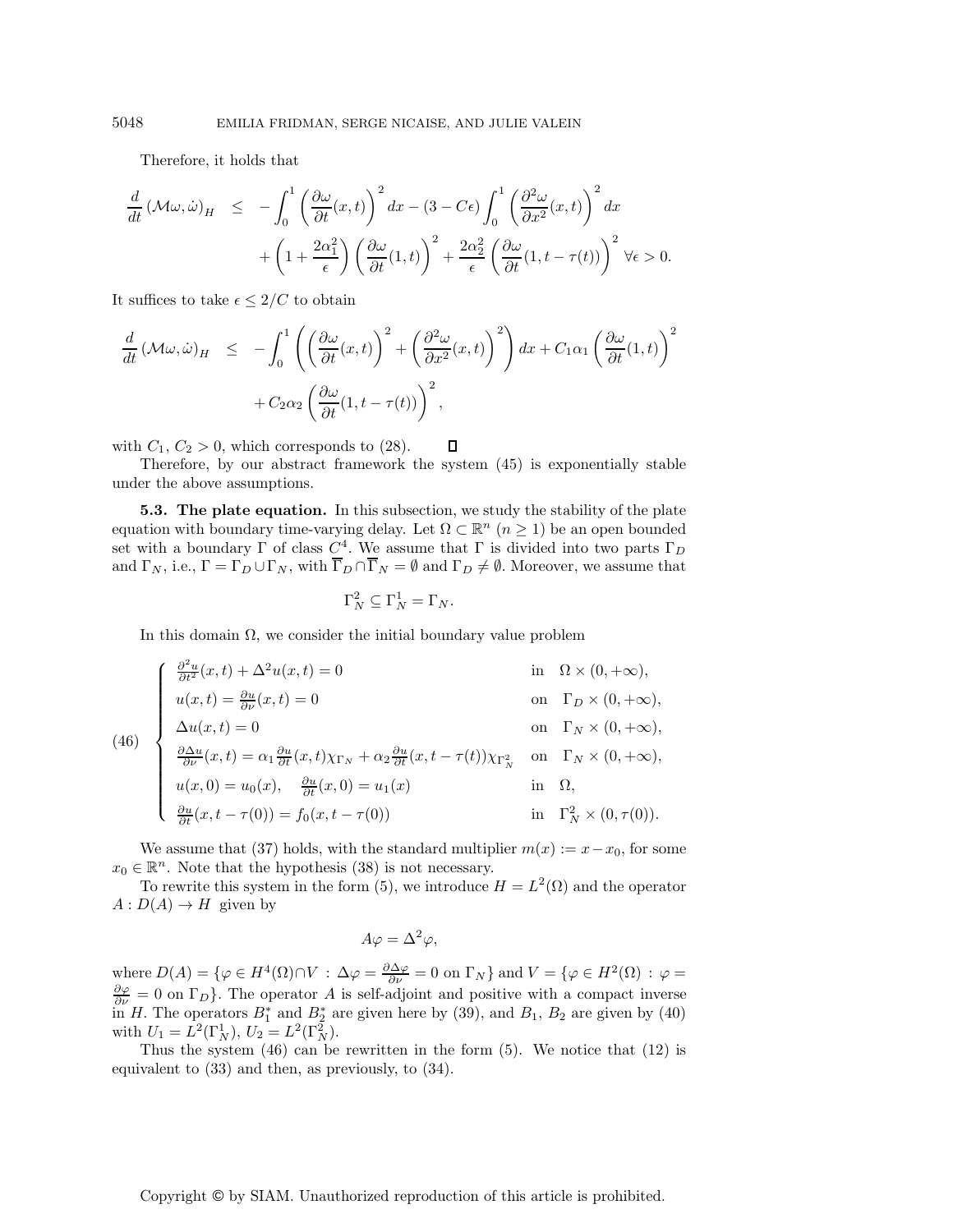Again, under the hypothesis (34), this system is well-posed by Theorem 2.2, and the energy decays by Proposition 3.1 for  $\alpha_2^2 < (1 - d)\alpha_1^2$ .

To prove the exponential stability of (46), we introduce the Lyapunov functional (26) with the operator  $M: V \to H$  defined by (41). Then we can easily prove that

 $(29)$  holds by Poincaré's theorem. Moreover, we have the following.

Lemma 5.3. *Condition* (28) *holds. Proof*. Direct calculation gives

(47)  
\n
$$
\frac{d}{dt} \int_{\Omega} (2m \cdot \nabla u + (n-1)u) u_t dx = \int_{\Omega} 2m \cdot \nabla u_t u_t dx + (n-1) \int_{\Omega} u_t^2 dx - \int_{\Omega} (2m \cdot \nabla u) \Delta^2 u dx - (n-1) \int_{\Omega} u \Delta^2 u dx.
$$

By Green's formula, we find

$$
\int_{\Omega} 2m \cdot \nabla u_t u_t dx = -n \int_{\Omega} u_t^2 dx + \int_{\Gamma} (m \cdot \nu) u_t^2 d\Gamma.
$$

Moreover, again two applications of Green's formula lead to

$$
\int_{\Omega} (2m \cdot \nabla u) \Delta^2 u dx = 2 \int_{\Omega} \Delta (m \cdot \nabla u) \Delta u dx \n- 2 \int_{\Gamma} \frac{\partial}{\partial \nu} (m \cdot \nabla u) \Delta u d\Gamma + 2 \int_{\Gamma} \frac{\partial \Delta u}{\partial \nu} (m \cdot \nabla u) d\Gamma,
$$

with

$$
\Delta(m \cdot \nabla u)\Delta u = 2(\Delta u)^2 + m \cdot \nabla(\Delta u)\Delta u = 2(\Delta u)^2 + \frac{1}{2}m \cdot \nabla((\Delta u)^2).
$$

Then

$$
\int_{\Omega} (2m \cdot \nabla u) \Delta^2 u dx = 4 \int_{\Omega} (\Delta u)^2 dx + \int_{\Omega} m \cdot \nabla ((\Delta u)^2) dx - 2 \int_{\Gamma} \frac{\partial}{\partial \nu} (m \cdot \nabla u) \Delta u d\Gamma
$$

$$
+ 2 \int_{\Gamma} \frac{\partial \Delta u}{\partial \nu} (m \cdot \nabla u) d\Gamma
$$

$$
= 4 \int_{\Omega} (\Delta u)^2 dx - n \int_{\Omega} (\Delta u)^2 dx + \int_{\Gamma} (m \cdot \nu) (\Delta u)^2 d\Gamma
$$

$$
- 2 \int_{\Gamma} \frac{\partial}{\partial \nu} (m \cdot \nabla u) \Delta u d\Gamma + 2 \int_{\Gamma} \frac{\partial \Delta u}{\partial \nu} (m \cdot \nabla u) d\Gamma
$$

by Green's formula. For the last term of (47), we again use Green's formula twice:

$$
\int_{\Omega} u \Delta^2 u dx = \int_{\Omega} (\Delta u)^2 dx - \int_{\Gamma} \frac{\partial u}{\partial \nu} \Delta u d\Gamma + \int_{\Gamma} \frac{\partial \Delta u}{\partial \nu} u d\Gamma.
$$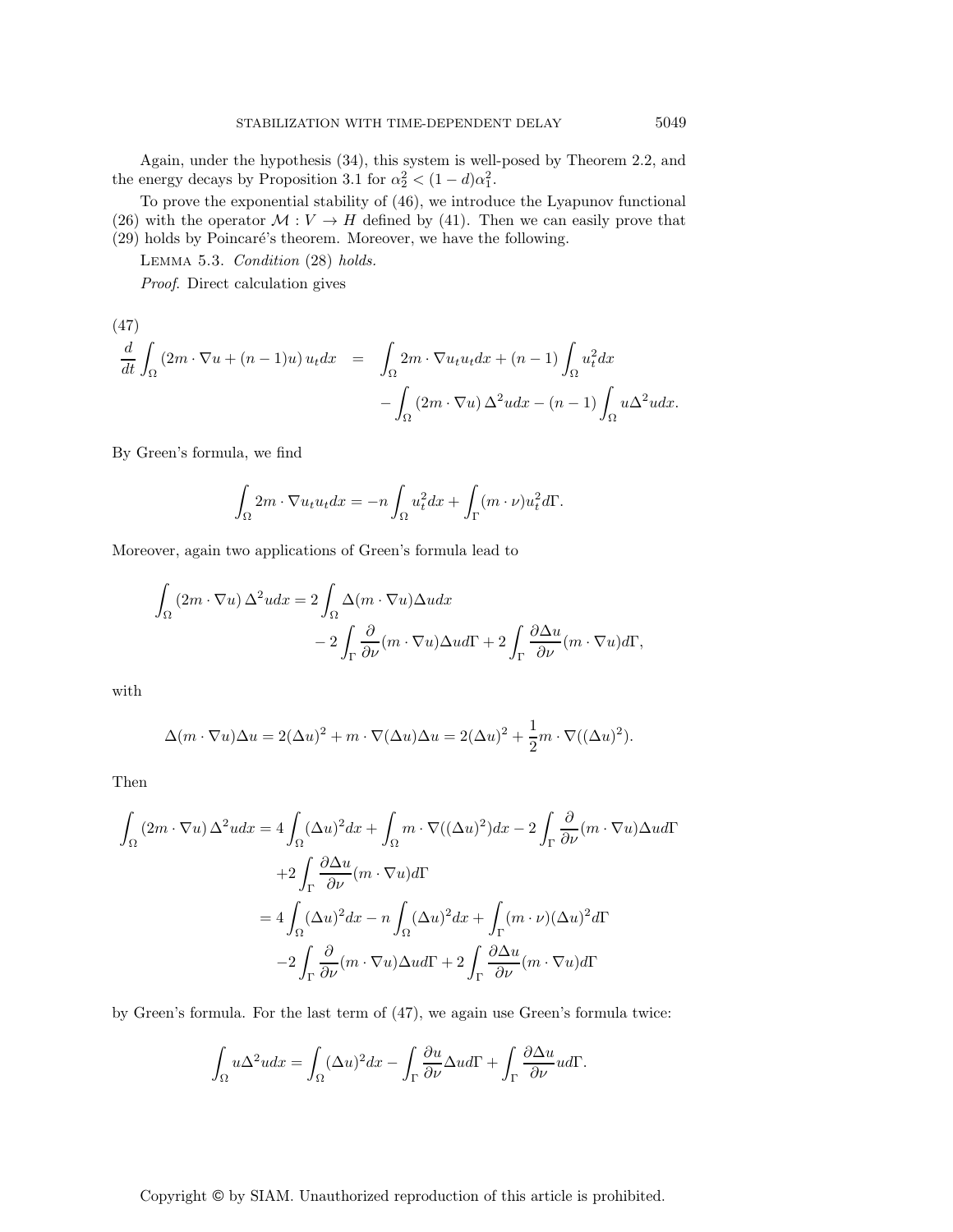Consequently, (47) becomes

$$
\frac{d}{dt} \int_{\Omega} (2m \cdot \nabla u + (n-1)u) u_t dx
$$
\n
$$
= -\int_{\Omega} (u_t^2 + 3(\Delta u)^2) dx + \int_{\Gamma} (m \cdot \nu) (u_t^2 - (\Delta u)^2) d\Gamma
$$
\n
$$
+ \int_{\Gamma} \left( 2 \frac{\partial}{\partial \nu} (m \cdot \nabla u) d\Gamma + (n-1) \frac{\partial u}{\partial \nu} \right) \Delta u d\Gamma
$$
\n
$$
- \int_{\Gamma} \frac{\partial \Delta u}{\partial \nu} (2(m \cdot \nabla u) + (n-1)u) d\Gamma.
$$

As  $u = \partial u / \partial \nu = 0$  on  $\Gamma_D$ ,  $\nabla u = 0$  on  $\Gamma_D$ , and

$$
\frac{\partial}{\partial \nu}(m \cdot \nabla u) = m \cdot \nu \frac{\partial^2 u}{\partial \nu^2} = (m \cdot \nu) \Delta u \quad \text{on } \Gamma_D.
$$

Therefore the boundary conditions of (46) implies

$$
\frac{d}{dt} \int_{\Omega} (2m \cdot \nabla u + (n-1)u) u_t dx = - \int_{\Omega} (u_t^2 + 3(\Delta u)^2) dx - \int_{\Gamma_D} (m \cdot \nu)(\Delta u)^2 d\Gamma
$$

$$
+ \int_{\Gamma_N} (m \cdot \nu) u_t^2 d\Gamma + 2 \int_{\Gamma_D} (m \cdot \nu)(\Delta u)^2 d\Gamma
$$

$$
- \int_{\Gamma_N} \frac{\partial \Delta u}{\partial \nu} (2(m \cdot \nabla u) + (n-1)u) d\Gamma.
$$

By (37), we obtain

$$
\frac{d}{dt} \int_{\Omega} (2m \cdot \nabla u + (n-1)u) u_t dx \le - \int_{\Omega} (u_t^2 + 3(\Delta u)^2) dx + \int_{\Gamma_N} (m \cdot \nu) u_t^2 d\Gamma
$$

$$
- \int_{\Gamma_N} \frac{\partial \Delta u}{\partial \nu} (2(m \cdot \nabla u) + (n-1)u) d\Gamma.
$$

From Young's inequality, we deduce that

$$
\frac{d}{dt} \int_{\Omega} (2m \cdot \nabla u + (n-1)u) u_t dx \le -\int_{\Omega} \left( u_t^2 + 3(\Delta u)^2 \right) dx + c \int_{\Gamma_N} u_t^2 d\Gamma \n+ \frac{C}{\epsilon} \int_{\Gamma_N} \left( \frac{\partial \Delta u}{\partial \nu} \right)^2 d\Gamma + \epsilon \int_{\Gamma_N} \left( (\nabla u)^2 + u^2 \right) d\Gamma,
$$

with  $C, c > 0$ . We conclude the proof of this lemma by using a trace inequality, Poincaré's inequality, and the boundary condition of (46).  $\Box$ 

In conclusion, our abstract framework applies again, and system (46) is exponentially stable under the previous hypotheses.

#### REFERENCES

[1] C. Abdallah, P. Dorato, J. Benitez-Read, and R. Byrne, Delayed positive feedback can stabilize oscillatory systems, in Proceedings of the IEEE American Control Conference (ACC) 1993, San Francisco, 1993, pp. 3106–3107.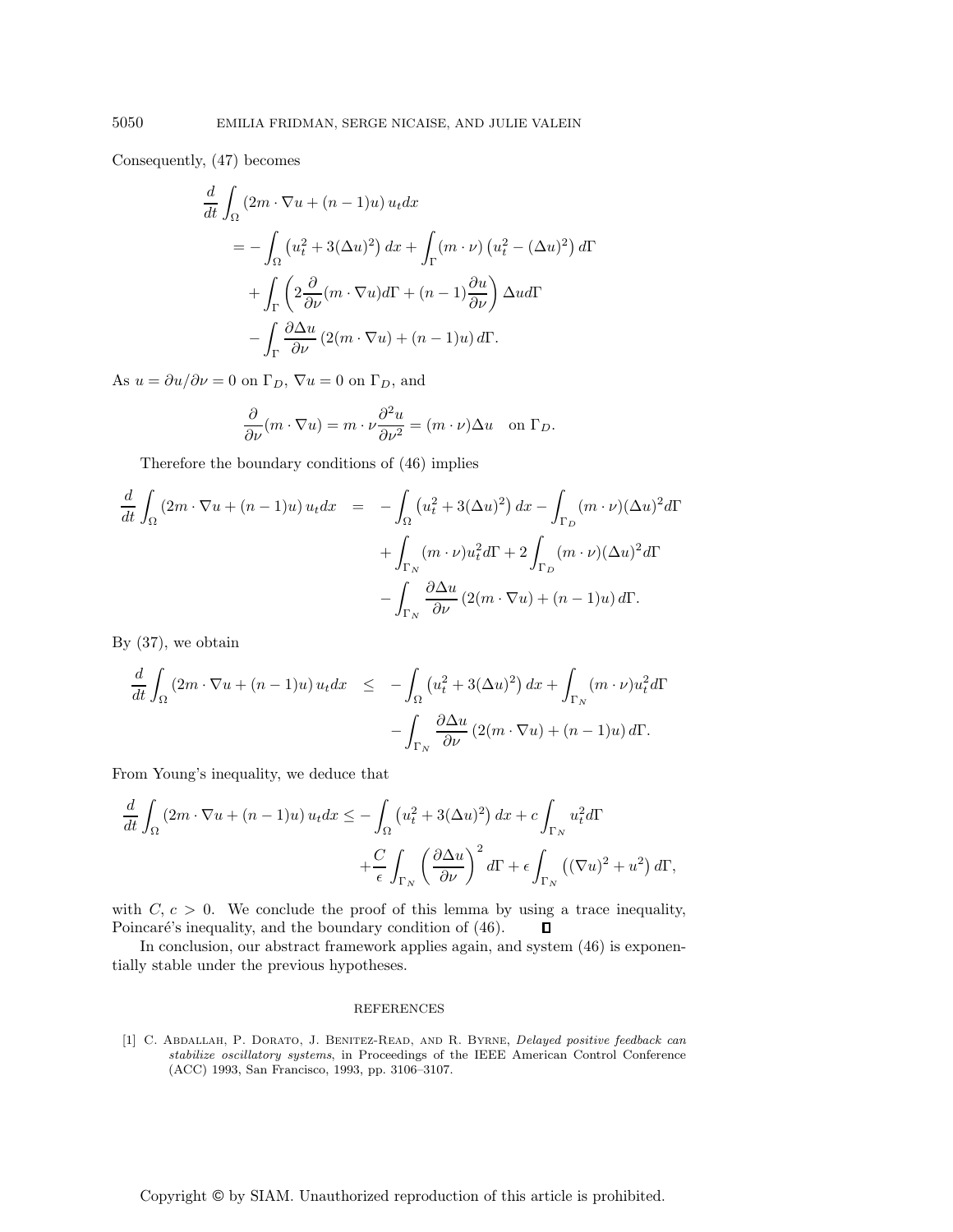- [2] F. Ali Mehmeti, Nonlinear Waves in Networks, Math. Res. 80, Akademie-Verlag, Berlin, 1994.
- [3] K. AMMARI AND M. TUCSNAK, Stabilization of second order evolution equations by a class of unbounded feedbacks, ESAIM Control Optim. Calc. Var., 6 (2001), pp. 361–386.
- [4] T. Caraballo, J. Real, and L. Shaikhet, Method of Lyapunov functionals construction in stability of delay evolution equations, J. Math. Anal. Appl., 334 (2007), pp. 1130–1145.
- [5] G. Chen, Control and stabilization for the wave equation in a bounded domain, SIAM J. Control Optim., 17 (1979), pp. 66–81.
- [6] R. DATKO, Not all feedback stabilized hyperbolic systems are robust with respect to small time delays in their feedbacks, SIAM J. Control Optim., 26 (1988), pp. 697–713.
- [7] E. FRIDMAN AND Y. ORLOV, Exponential stability of linear distributed parameter systems with time-varying delays, Automatica, 45 (2009), pp. 194–201.
- [8] K. P. HADELER, Delay equations in biology, in Functional Differential Equations and Approximation of Fixed Points (Proc. Summer School and Conf., Univ. Bonn, Bonn, 1978), Lecture Notes in Math. 730, Springer, Berlin, 1979, pp. 136–156.
- [9] J. HALE AND S. VERDUYN LUNEL, Introduction to Functional Differential Equations, Appl. Math. Sci. 99, Springer-Verlag, New York, 1993.
- $[10]$  A. HARAUX, Une remarque sur la stabilisation de certains systèmes du deuxième ordre en temps, Portugal. Math., 46 (1989), pp. 245–258.
- [11] C. HUANG AND S. VANDEWALLE, An analysis of delay-dependent stability for ordinary and partial differential equations with fixed and distributed delays, SIAM J. Sci. Comput., 25 (2004), pp. 1608–1632.
- [12] T. Kato, Linear evolution equations of "hyperbolic" type, J. Fac. Sci. Univ. Tokyo Sect. I, 17 (1970), pp. 241–258.
- [13] T. Kato, Linear evolution equations of "hyperbolic" type. II, J. Math. Soc. Japan, 25 (1973), pp. 648–666.
- [14] T. Kato, Linear and quasilinear equations of evolution of hyperbolic type, in Hyperbolicity: Lectures given at a Summer School of the Centro Internazionale Matematico Estivo (C.I.M.E.), Cortona (Arezzo), Italy, Volume 2, G. da Prato and G. Geymonat, eds., Liguori Editore, 1977, pp. 125–191.
- [15] T. Kato, Abstract Differential Equations and Nonlinear Mixed Problems, Lezioni Fermiane [Fermi Lectures], Scuola Normale Superiore, Pisa, 1985.
- [16] V. KOMORNIK, Rapid boundary stabilization of the wave equation, SIAM J. Control Optim., 29 (1991), pp. 197–208.
- [17] V. KOMORNIK, Exact Controllability and Stabilization: The Multiplier Method, RAM: Res. Appl. Math., Masson, Paris, 1994.
- [18] V. KOMORNIK AND E. ZUAZUA, A direct method for the boundary stabilization of the wave equation, J. Math. Pures Appl. (9), 69 (1990), pp. 33–54.
- [19] J. E. Lagnese, Note on boundary stabilization of wave equations, SIAM J. Control Optim., 26 (1988), pp. 1250–1256.
- [20] I. Lasiecka and R. Triggiani, Uniform exponential energy decay of wave equations in a bounded region with  $L_2(0,\infty;L_2(\Gamma))$ -feedback control in the Dirichlet boundary conditions, J. Differential Equations, 66 (1987), pp. 340–390.
- [21] H. Logemann, R. Rebarber, and G. Weiss, Conditions for robustness and nonrobustness of the stability of feedback systems with respect to small delays in the feedback loop, SIAM J. Control Optim., 34 (1996), pp. 572–600.
- [22] S. NICAISE AND C. PIGNOTTI, Stability and instability results of the wave equation with a delay term in the boundary or internal feedbacks, SIAM J. Control Optim., 45 (2006), pp. 1561– 1585.
- [23] S. NICAISE AND C. PIGNOTTI, Stabilization of the wave equation with variable coefficients and boundary condition of memory type, Asymptot. Anal., 50 (2006), pp. 31–67.
- [24] S. Nicaise and J. Valein, Stabilization of second order evolution equations with unbounded feedback with delay, ESAIM Control Optim. Calc. Var., 16 (2010), pp. 420–456.
- [25] S. NICAISE AND J. VALEIN, Stabilization of the wave equation on 1-D networks with a delay term in the nodal feedbacks, Netw. Heterog. Media, 2 (2007), pp. 425–479.
- [26] S. NICAISE, J. VALEIN, AND E. FRIDMAN, Stability of the heat and of the wave equations with boundary time-varying delays, Discrete Contin. Dyn. Syst. Ser. S, 2 (2009), pp. 559–581.
- $[27]$  Y. ORLOV AND E. FRIDMAN, On stability of linear retarded distributed parameter systems of parabolic type, in Topics in Time-Delay Systems, J.-J. Loiseau, W. Michiels, S. I. Niculescu, and R. Sipahi, eds., Springer, Berlin, 2009, pp. 49–59.
- [28] A. Pazy, Semigroups of Linear Operators and Applications to Partial Differential Equations, Appl. Math. Sci. 44, Springer-Verlag, New York, 1983.